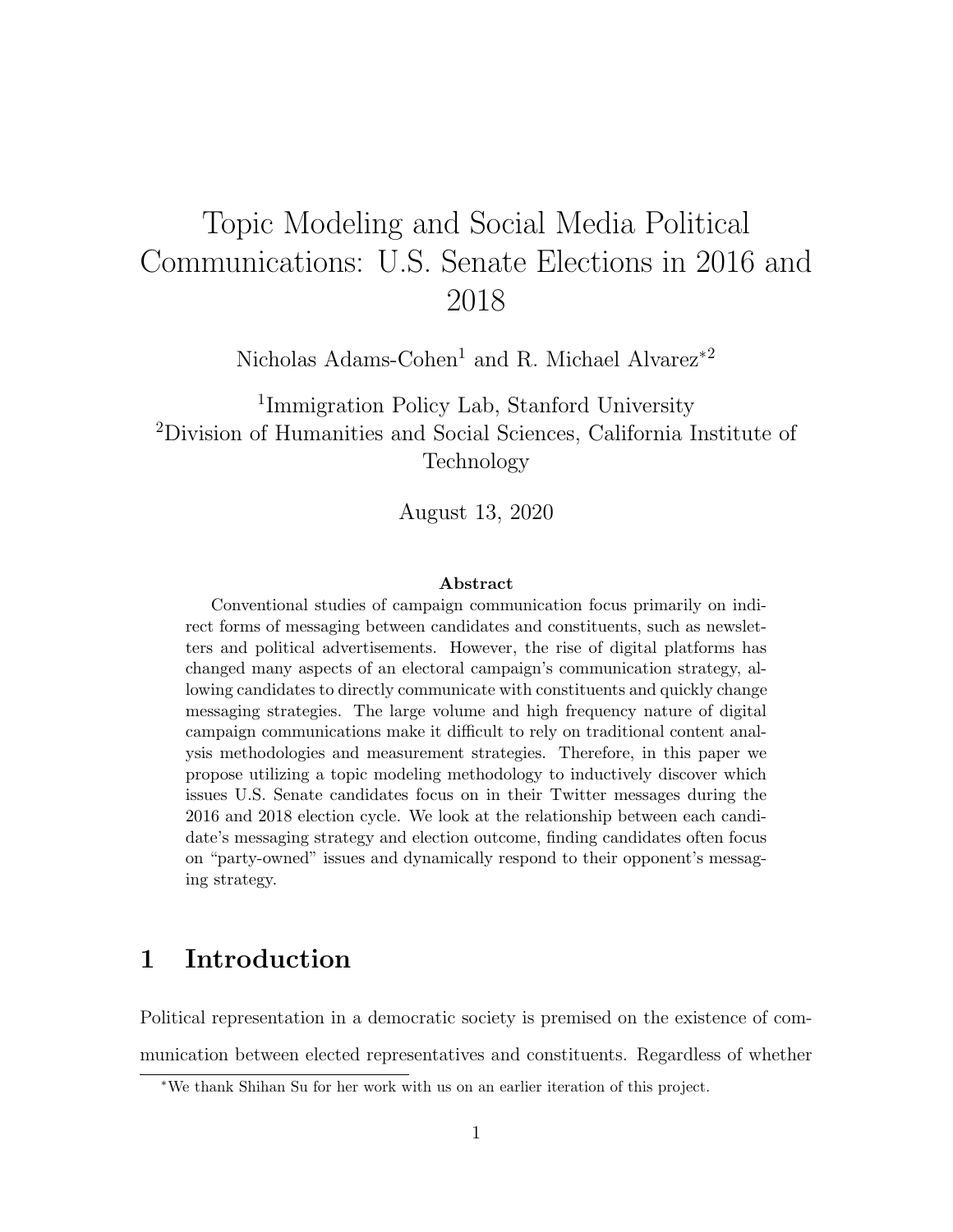the representatives are considered "delegates" or "trustees", elected officials need to understand the preferences of their constituents (Pitkin, 1967). In order to remain in office, elected officials must constantly communicate with their constituents so they can understand how their interests are represented (Fenno, 1978). Thus, to understand the nature of political representation in a democratic society, scholars must study the flow of information between elected officials and constituents. How much communication do elected officials have with their constituents? How much of that information is substantive and issue-based, in contrast to information about their performance in office? Is the information provided by elected officials clear and unambiguous, or is it uncertain and vague (Alvarez 1997)? Finally, how have new means for digital communications changed how politicians and candidates communicate with citizens and voters (e.g. Grimmer, 2013)?

A large body of work explores the content of conventional campaign communications, focusing primarily on indirect forms of communication between candidates and their constituents, such as campaign advertisements (e.g. Sides, 2006; Petrocik, Benoit, & Hansen, 2003; West, 2013) and the communications that office-holders periodically send to constituents (for example, newsletters as studied by Grimmer (2013)). However, given that candidates and officeholders have increasingly turned to digital means of communication to directly communicate with voters and constituents, these studies suffer from several measurement and methodological issues, failing to evaluate contemporary political communication effectively. Whether or not campaigns use digital communications simply as a way to "get out the vote" (GOTV) or instead focus on substantive issue topics remains an understudied question. Some studies have begun to examine the transition to digital political communications, but many questions remain unanswered (e.g., Panagopoulos, 2016; Hall and Sinclair, 2018; Barber`a, 2019). For example, if candidates focus on issues, do they emphasize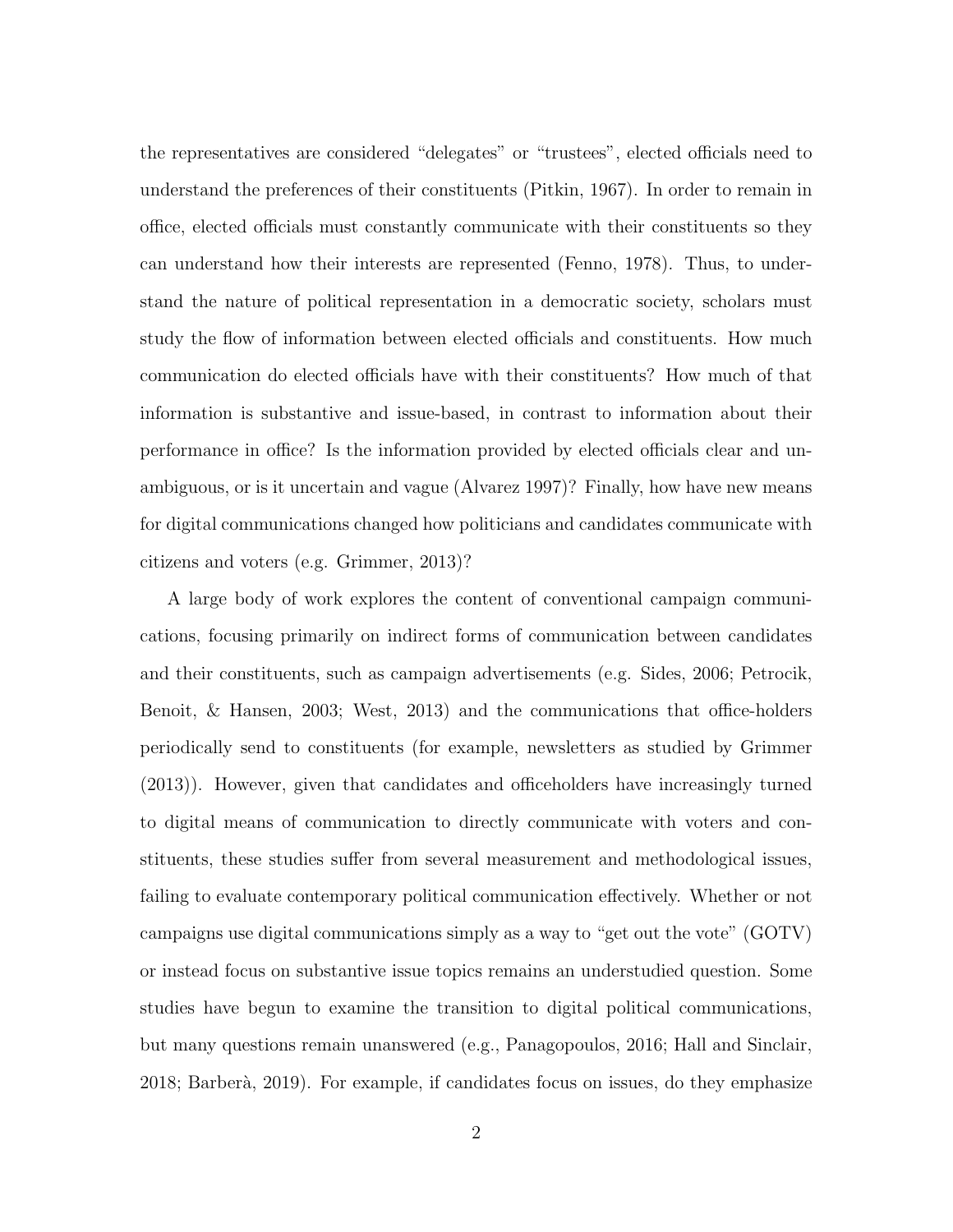the same set of issues during the entirety of the race, or shift their focus based on their opponents' communication strategy? Furthermore, these questions naturally lead to questions about how campaign communication strategies change dynamically in a campaign setting, as competing candidates attempt to shift their messaging to control the agenda, and to sway, mobilize, or energize potential voters.

These are the gaps in the research literature that our study hopes to fill. We collected Twitter data from U.S. Senate incumbents and their election challengers in the 2016 and 2018 election cycle. Thus, our research can compare Senate campaign communications in a competitive presidential election (2016) with communications in a competitive midterm election (2018). This dataset lets us study which topics Senate candidates discussed during the election cycle with a level of granularity not possible with many other forms of data used to study political campaign communications. Using this unique data and a structural topic modeling methodology, we inductively discover which topics U.S. Senate candidates focused on during the 2016 and 2018 election cycles. We use these topics to test hypotheses about how U.S. Senate candidates communicate with voters, finding that elected officials do focus on substantive "party-owned" issues.

We also find some major differences between Republican and Democratic online communications. In the races we study, we find a correlation between electoral success and Democrats focusing on "party-owned" issues, but do not find this same pattern observing Republicans. Moreover, we find preliminary evidence that there are crosscampaign issue communications on social media, but that this is entirely driven by Republicans responding to Democrats. Our paper closes with a discussion of the implications of our results.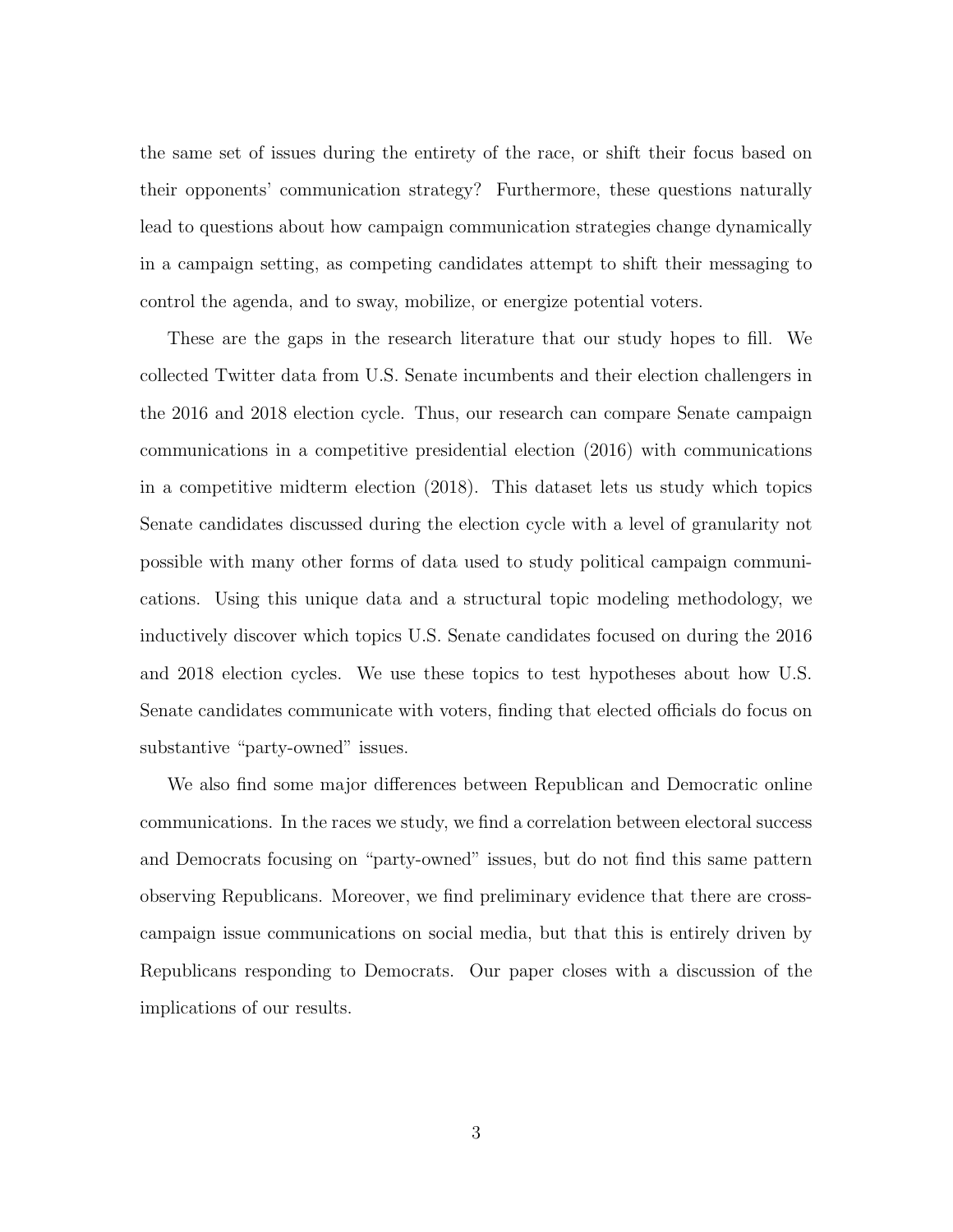# 2 Campaign Communication Strategies and Issue Ownership

The extant research on communications between incumbents, challengers, and the electorate has been quite disparate. A large body of work on campaign communications focuses on how candidates use various methods to persuade potential voters, using communication methods like canvassing (Huckfeldt & Sprague, 1992), advertising (Spiliotes & Vavreck, 2002), direct mail (Hassell & Monson, 2014), or text messages (Dale & Strauss, 2009). However, given that many individuals "process information in ways that merely confirm pre-existing attitudes," persuasion is often an ineffectual campaign strategy (Sides, 2006, p. 409). As an alternative, candidates can use their campaign communications to emphasize specific issues in ways favorable to their party's platform (Riker, 1983). The theory of "issue ownership" posits that candidates will choose to emphasize and associate their campaigns with issues positively associated with their political party (Petroick, 1996). When each candidate pursues this strategy, political campaigns can devolve into debates with opponents talking "past each other in several dimensions," with each candidate trying to make the election about their parties preferred issues instead of debating a single set of issues (Riker, 1993, pg. 4).

A number of empirical studies examine whether political campaigns pursue communication strategies consistent with the issue ownership theory. Petroick, Benoit, and Wansen (2003) analyze the text from presidential candidate's television commercials and acceptance speeches from 1952 through 2000, finding evidence of issueownership campaigning across the thirteen elections in their sample. There is further evidence that emphasizing "party-owned" issues leads to higher rates of electoral success in U.S. House elections (Abbe, Goodliffe, Hernson, & Patterson, 2003). Ex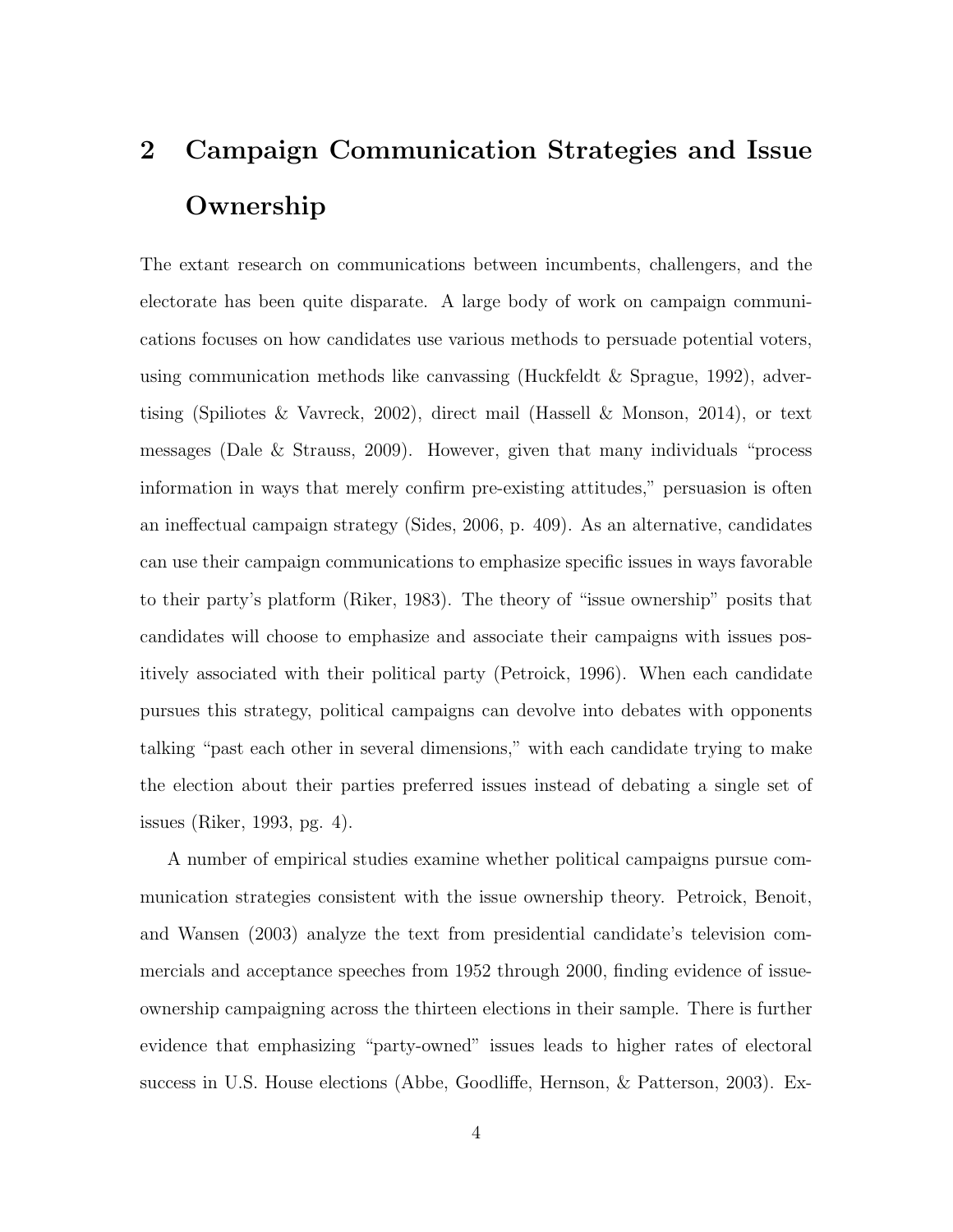perimental work further demonstrates that an "issue-ownership" campaign strategy is more effective in winning over voters than a "riding-the-wave-strategy," where candidates instead focus their advertising on issues covered in the news (Ansolabehere & Iyengar, 1994).

Despite these case studies presenting evidence of "issue-ownership" campaigning, it is unclear whether or not campaigns pursue this strategy with their social-media communications. While many studies observe how politicians use Twitter, early work tends to focus on general questions of 'how' political candidates use the platform. These studies argue that, despite early promises that Twitter could provide a unique opportunity for two-way communications between politicians and constituents (Grant et al. 2010), politicians rarely use Twitter in an interactive way (Golbeck, Grimes,  $\&$  Rogers 2010; Graham, Broersma, Hazelho,  $\&$  Haar, 2013; Theocharis, Barberá, Fazekas, Popa,  $\&$  Parne, 2016).<sup>1</sup> Instead, politicians tend to use tweets as "vehicles for self promotion," sharing favorable information to their constituents (Golbeck et al., 2010, pg 1612).

While this evidence indicates that politicians use Twitter as a way to share positive information with constituents, it is unclear whether or not this information is substantive and issue-based, if candidates tweet more frequently about "party-owned" issues, and how consistent their social media communications strategies are relative to their other modes of campaign communications. In an interesting study that is similar to ours, Kang, Fowler, Franz, & Ridout (2018) examine issue consistency in U.S. Senate campaigns in 2014, showing that there is some degree of consistency in the messages that U.S. Senate candidates in that cycle between their television and Twitter communications strategies.

<sup>1</sup>Theocharis et al. (2016) posit this is because interacting with constituents increases the likelihood of impolite and uncivil behavior, which would prove detrimental to a campaign.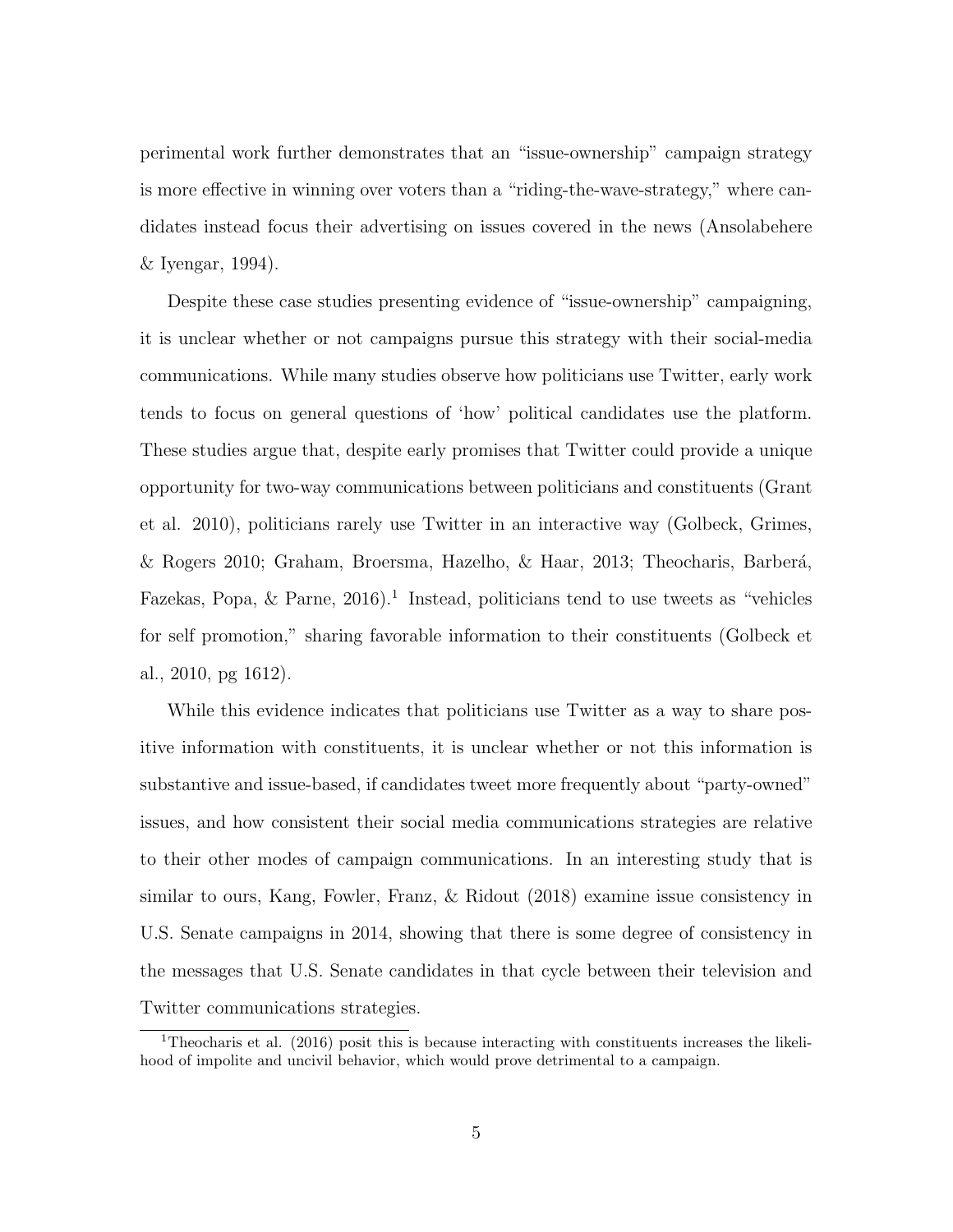In our current work, we primarily test whether predictions from the "issue ownership" literature apply to digital communication strategies by analyzing U.S. Senate campaign communications on Twitter during the 2016 and 2018 general elections in the United States. We discuss in the next section how we collect and preprocess these data. We analyze the tweets from most of the 2016 and 2018 Senate races (we exclude Senate races where one or both candidates had a minimal or nonexistent Twitter presence) to discover which topics partisan campaigns generally focus on, testing four hypotheses derived from past political communications research.

Our first hypothesis provides our expectations for how Senate campaigns will use social media communications in different electoral contexts: the 2016 presidential election and the 2018 midterms. Senate campaigns that are being held during a presidential election cycle will be more likely to focus on national issues that presidential election candidates are debating, and these Senate campaigns will be likely to discuss the presidential election and the presidential horserace. But in midterm elections, we expect to see that Senate campaigns will become more issue-focused, as they will try to appeal to voters with state-specific or party-owned issues that their potential voters might favor.

Hypothesis 1 (H1) Senate candidates will dedicate more of their communications in the midterm election to specific issues, while in the presidential election cycle they will dedicate more of their communications to national issues and the presidential horserace.

The next two hypotheses test specific implications from the literature on "issue ownership." We expect to find that Senate candidates will focus the social media communications on specific issues their parties "own," and that the issues that Senate candidates who follow an "issue-ownership" strategy will be more likely to be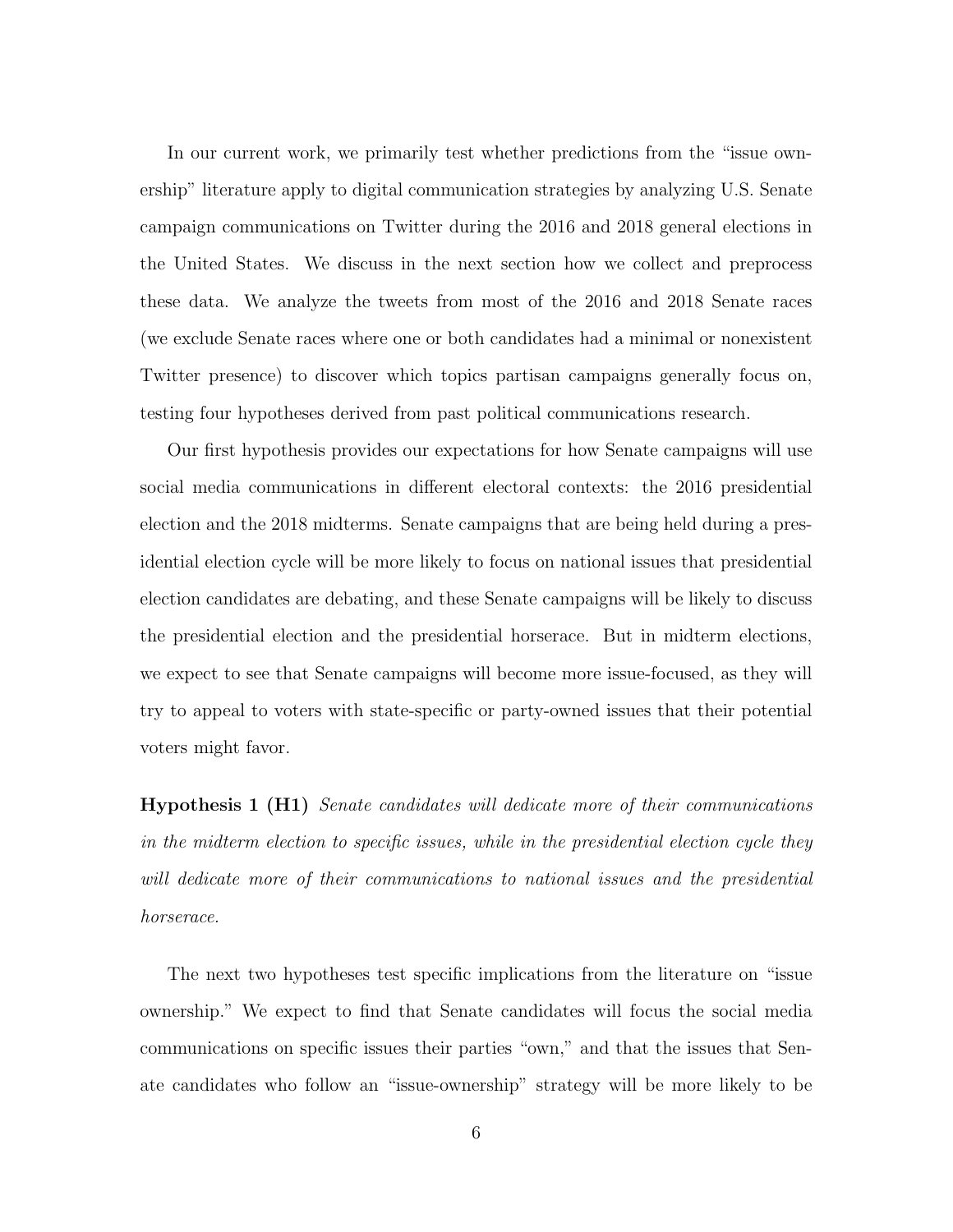successful in their electoral effort.

**Hypothesis 2 (H2)** Partisan candidates are more likely to send messages about topics their parties "own."

Hypothesis 3 (H3) Candidates utilizing a "issue-ownership" communication strategy will be more successful in the campaign, leading to a higher likelihood of electoral success.

Our final hypothesis takes advantage of the unique nature of the data we have collected (allowing us to study the dynamic interplay between campaigns). This fourth hypothesis argues that social media communications will not be interactive between partisan campaigns. Rather, we expect that we will see campaigns typically talking past each other, rather than engaging in a tactical issue debate throughout these two election cycles.

Hypothesis 4 (H4) Campaign debate will be one-sided, with candidates focusing communications on their own party-issues, and not engaging in issue debates with the competing candidate.

In the next section, we discuss how we collected our Twitter data, our preprocessing scheme, and our topic model methodology.

## 3 Data and Methodology

While ours is not the first work to analyze the content of candidate tweets on Twitter, most previous studies utilize the same basic methodology: selecting a set of messages and hand-coding the tweets into different categories (e.g. Golbeck et al., 2010; Evans, Cordova, & Sipole, 2014; Graham et al., 2014). While manually coding of tweets is an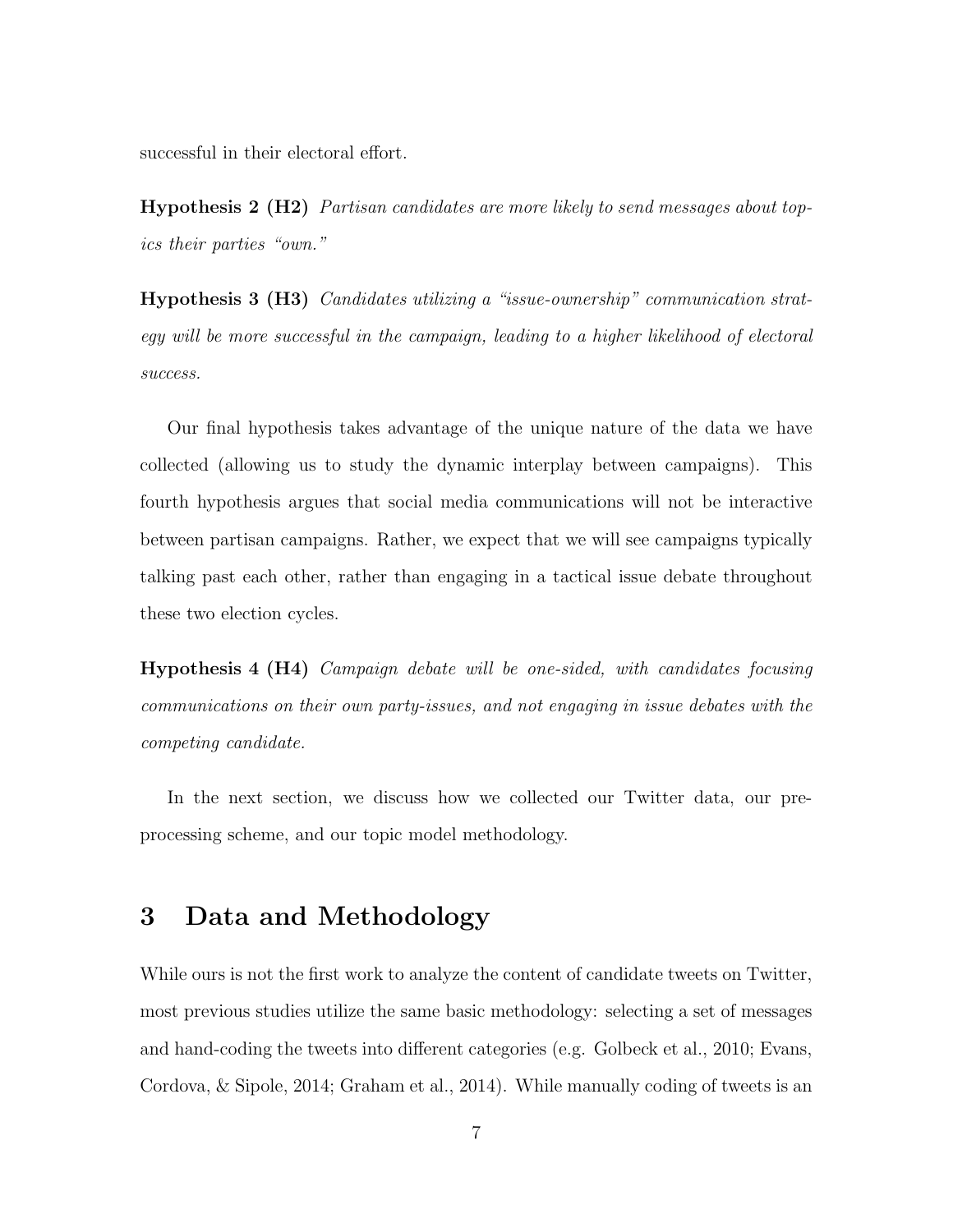effective methodology that yields many important insights into political communication on Twitter, relying on this method exclusively leads to two important problems. First, manually coding documents requires a researcher to predefine the categories they expect to find in the data, preventing a purely inductive analysis of Twitter content. Second, hand-coding documents is time and labor intensive. Given the complexities of political communication, training coders to correctly classify messages into specific issue topics is difficult, and effective hand-coding often comes at the expense of analyzing smaller datasets.

In contrast to these studies, our present work attempts to analyze the content of candidate tweets in 2016 and 2018 U.S. Senate contests with a completely unsupervised text analysis process; rather than hand-coding each message as belonging to a specific category, we use a topic modeling approach that automatically categorizes tweets based on the semantic features present in the text data. Topic modeling is a useful approach to discovering a natural set of topics in a series of documents and has been a popular methodology in recent political science research (e.g. Grimmer & Stewart 2013; Roberts et al., 2014; Roberts, Stewart & Tingley 2016; Barberá et al., 2019). Topic modeling approaches have been used to study U.S. Senate press releases (Grimmer, 2010), open-ended survey results (Roberts et al., 2014), and legislative speeches (Greene and Cross, 2017).

However, one issue with topic modeling is that categories emerging from a topic model output can be difficult to interpret, often requiring careful and thoughtful consideration. These problems notwithstanding, we believe the strengths of a topic methodology outweigh the difficulties in our current study. Relying on a purely unsupervised topic model approach allows us to analyze our data inductively, making it possible to organically discover which topics senate candidates focus on in their campaigns. This is the major strength of a topic methodology in our context: if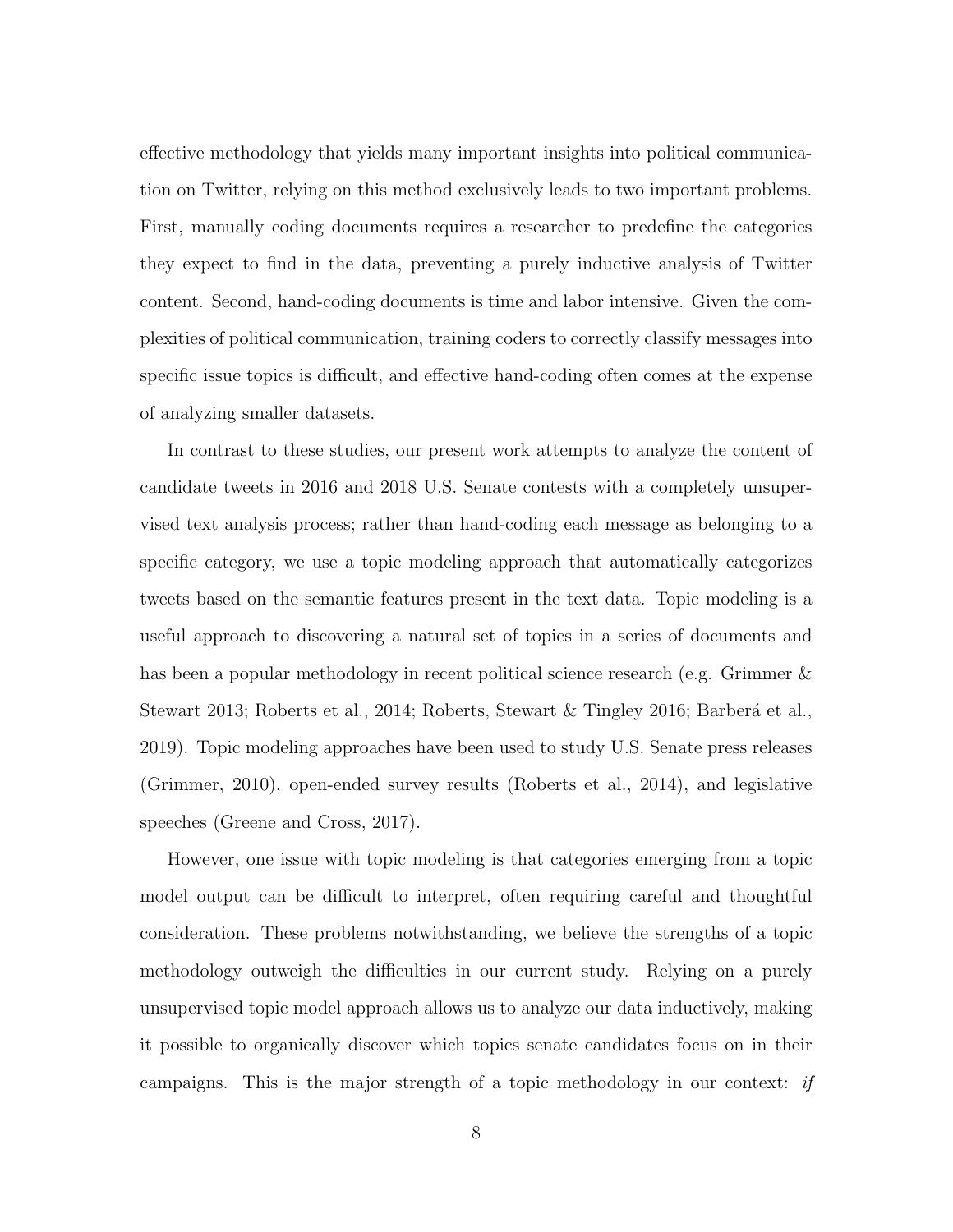plausible issue topics emerge, they emerge purely as features of the Twitter content. In the rest of this section, we discuss how we acquire the Twitter data we use in our analysis, as well as how we manipulate raw text in preparation for our subsequent topic model analysis.

### 3.1 Acquisition

We acquire communication data from a single social media platform: Twitter. We choose to focus entirely on communications on Twitter for two reasons. First, Twitter has rapidly become an important medium for political conversation in the United States, for both mass and elites, so studying how candidates use this medium is critical for understanding contemporary campaigning and communication (e.g., Barberá, Jost, Nagler, Tucker & Bonneau, 2015; Panagopoulous, 2016). Second, Twitter's policies allow researchers to collect and analyze a user's flow of communication (Steinert-Threlkeld, 2018). Campaigns might have different predispositions to use social media in their communications strategies and might approach the use of one platform (like Twitter) differently than how they might wish to deploy a communication strategy on other social media platforms (like Facebook). In any event, our ability to collect data from Twitter focuses our research on how 2016 and 2018 Senate campaigns used this particular social media platform.

We run our topic model on the full set of tweets from U.S. Senate campaigns where both candidates had a Twitter presence during the entirety of the 2016 and 2018 campaign. In total, we collect data from 46 total Senate candidates in 2016 (23 Republicans and 23 Democrats) and 58 Senate candidates in 2018 (29 Republicans and 29 Democrats).

Each Senate candidate we include in our sample had a public Twitter profile during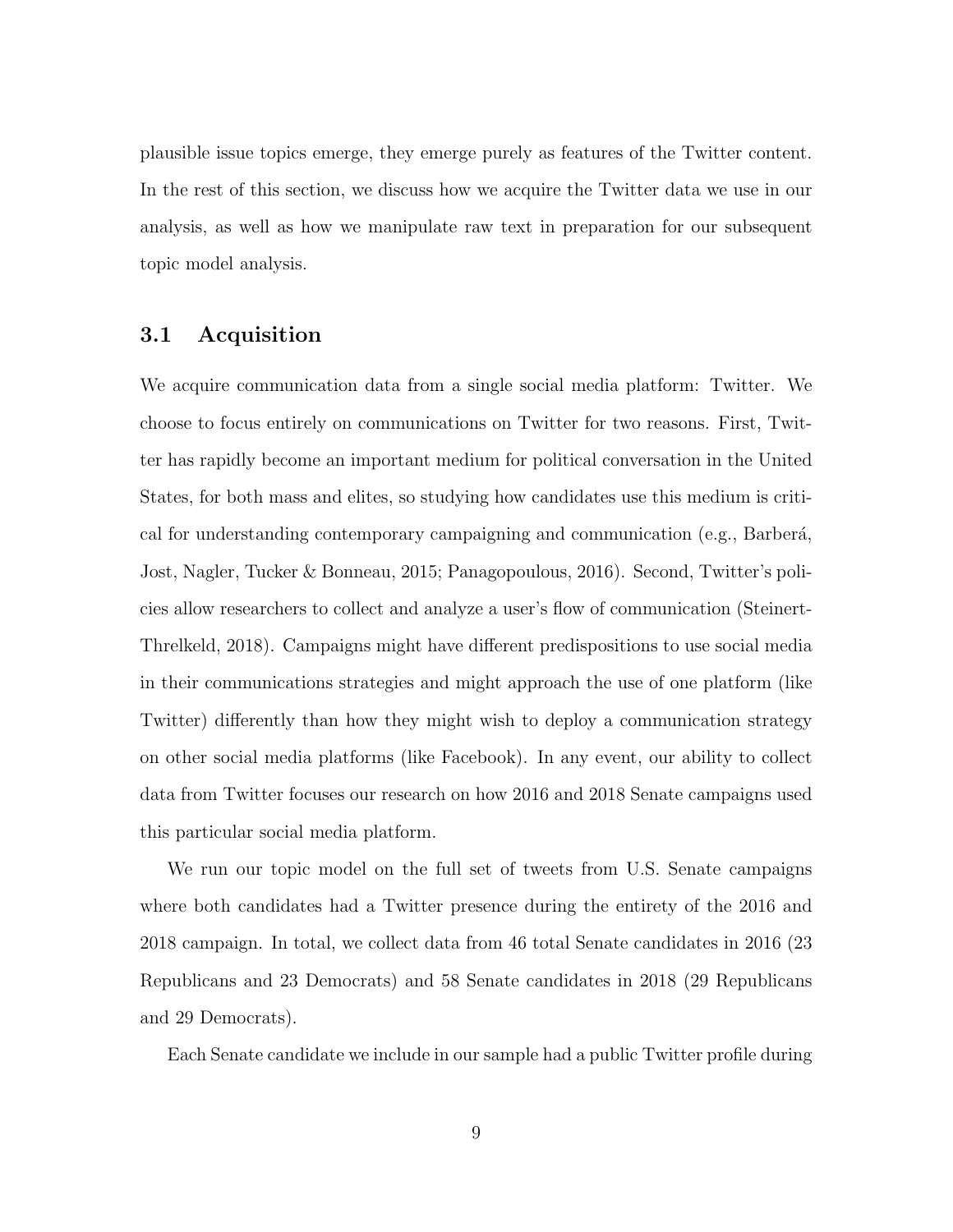the elections. We found these accounts by simply searching for users on Twitter using the candidates' names, finding the Twitter username corresponding to each candidate. Importantly, Twitter provides a 'verified' status to those users in the public eye, so we can determine with certainty when an account bearing a particular candidate's name actually belonged to said candidate.<sup>2</sup> In some cases, a candidate had two separate Twitter accounts: a personal Twitter account and a 'campaign' account. In these cases, we recorded the usernames for both accounts.

We then use this list of candidate usernames to pull from the Twitter API the set of tweets sent by each candidate. This data collection was implemented in R with the twitteR package (Gentry, 2016). Due to limitations imposed by the Twitter API, we only pull the last 3200 tweets sent by each candidate. For those candidate accounts with less than 3200 tweets, we can extract the candidate's entire Twitter history. However, even in cases where a candidate sent more than 3200 tweets, pulling the last 3200 tweets shortly after the election guarantees our sample covered both elections. The raw data we collected included the content of the tweet and a considerable amount of additional metadata. The metadata includes the exact date and time when the tweet was sent, as well as information on how often the tweet message was liked and retweeted by other users.

## 3.2 Preprocessing

To utilize a topic modeling algorithm, we needed to first preprocess the raw text into a simplified form. This involved first isolating only the relevant information from the raw Twitter data, keeping only the timestamp, the textual content of the tweet, and author metadata. The author metadata includes the candidate's political party, their

<sup>2</sup>See https://support.twitter.com/articles/119135 for more information on Twitter's verified user policy.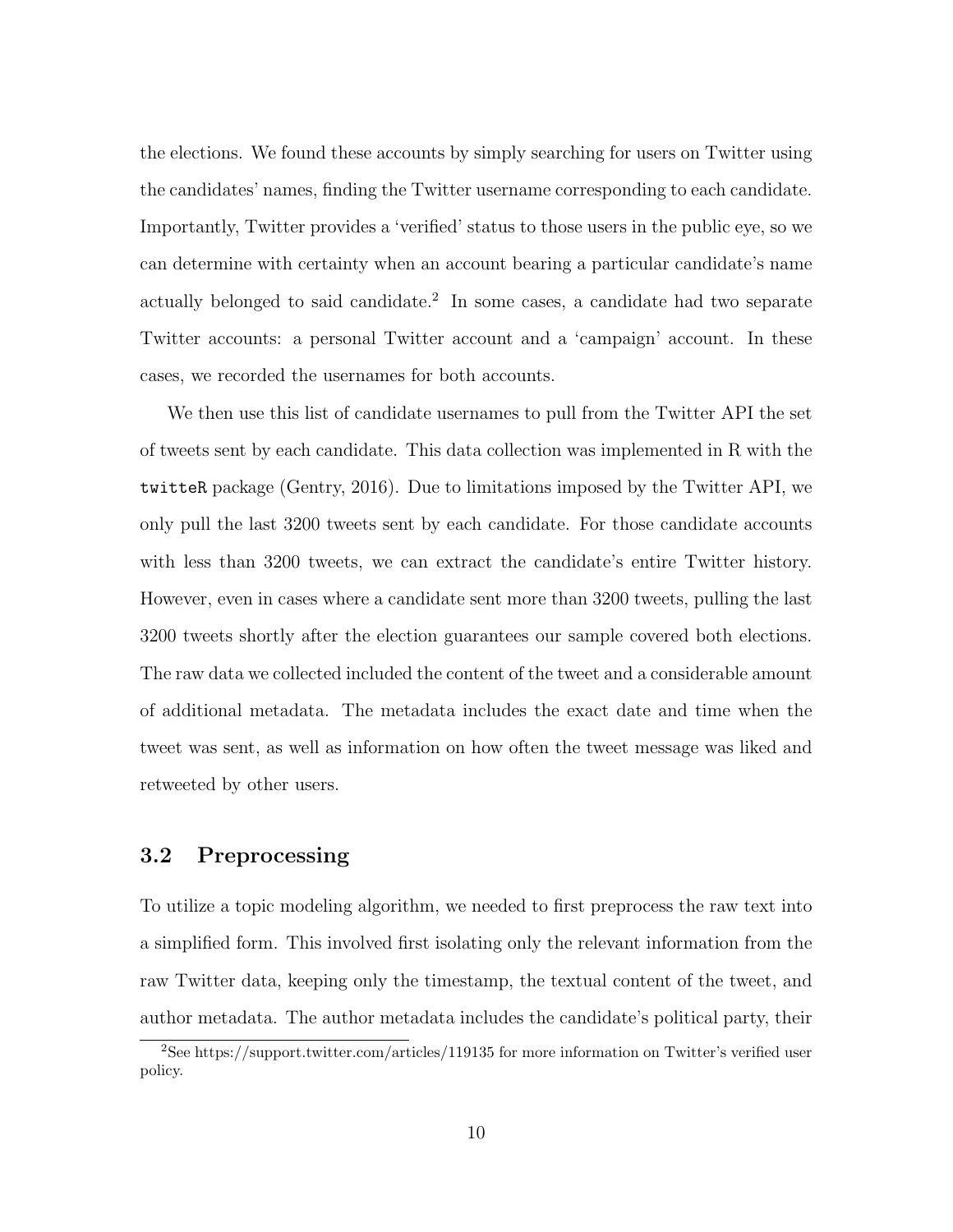eventual electoral outcome, and the state they were campaigning in.

Next, we strip the text data from all extraneous information: symbols, punctuation, hyperlinks, and stop words.<sup>3</sup> We then transform all characters to lower case and convert each tweet to the ASCII encoding scheme for English characters.

Finally, we aggregated each day's worth of a Senate candidate's tweets to a single document. This helped mitigate the sparsity issue of topic modeling on tweets, and is a common step when applying topic models to shorter texts (Weng et al. 2010; Hong and Davison 2010; Barbera et al. 2019).

## 3.3 Structural Topic Model Methodology

Topic models are a general class of unsupervised machine learning methods that are used to identify the latent "topics" in text. These methods represent generative language models, wherein we assume the words used to construct a document are drawn from a distribution of potential words. In topic models, the latent topic of the text shifts the likelihood of drawing certain words.

Structural Topic Models (STM) build off these methods by introducing documentlevel metavariables to the estimation procedure. Whereas traditional topic models use only use the word distribution across documents in a corpus to discover topics, STMs allow the likelihood of a document belonging to a certain topic to be a function of some external (non-textual) information about the document. These can variables relating to who wrote the document, who published the document, or when the document was written. In addition to these covariates potentially leading to better estimates of topic distribution across a corpus of text, STMs have the unique benefit of allowing us to estimate a document-level covariate's impact on the likelihood of seeing a specific

<sup>3</sup>Stop words refer to words such as 'the' and 'or' which fail to contribute to the meaning of the document.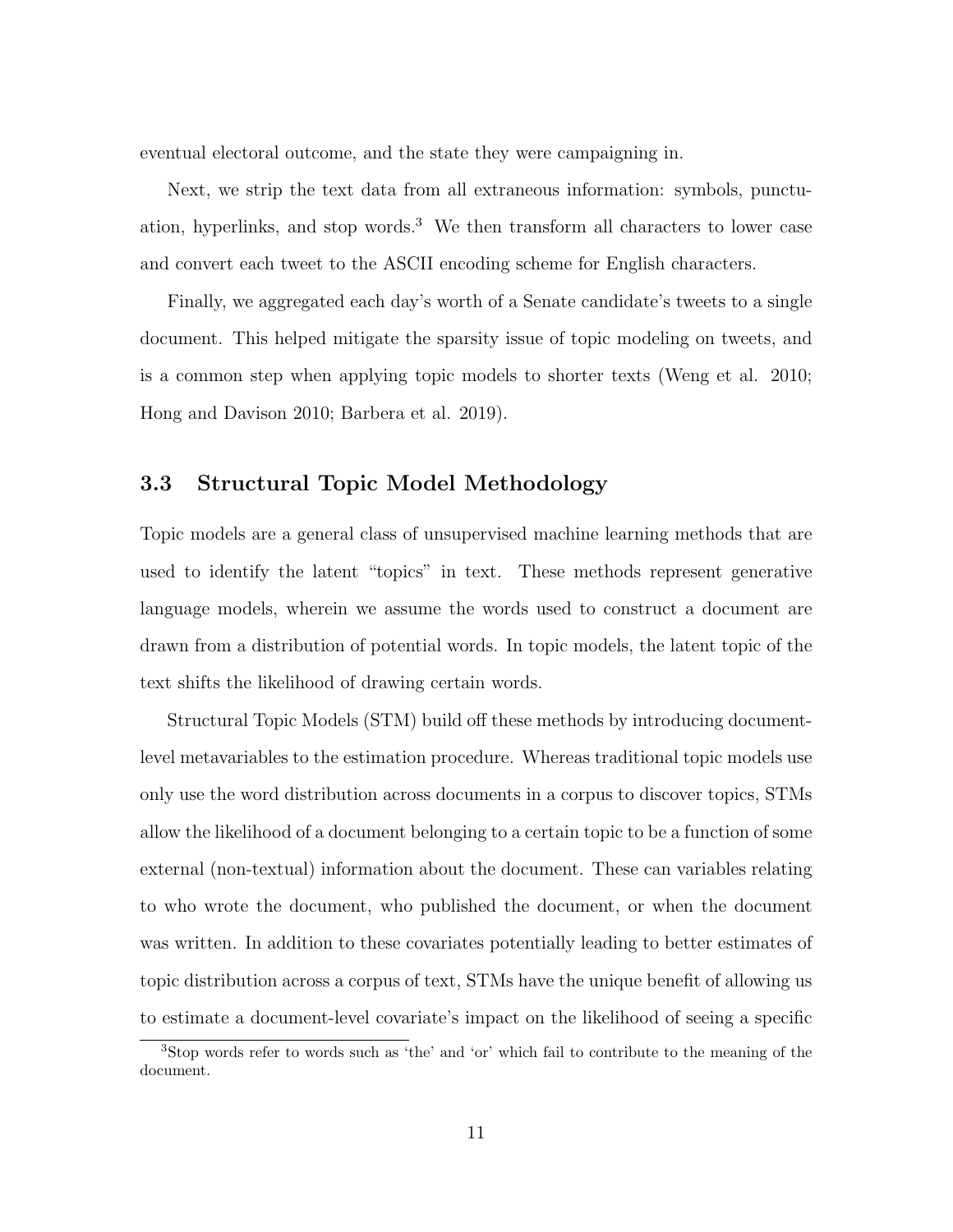topic. In this way, we can estimate things like the impact of partisanship on the probability of discussing about certain topics.<sup>4</sup>

While STM represents a popular method, there are many other potential approaches to estimating topics from the data we collect, including manual coding and supervised machine learning. Given the size and complexity of our data, manual coding would be very time-intensive, and supervised machine learning would require the development of a training set. Not only would this training set be costly to develop, but it would also require us to a priori specify a set of topics, preventing us from learning topics inductively. Thus, we decided to use unsupervised machine learning for our topic modeling effort in this paper.

Running an STM on our data requires us to first specify a corpus of interest. In our model, an individual document represents all the tweets sent by a single candidate on a specific day. We define two corpora: the full set of tweets by candidates in the 2016 election and the full set of tweets by candidates in the 2018 election.<sup>5</sup>

We fit our STM with the stm package in R (Roberts, Stewart, & Tingley, 2019). One of the most important initial decisions in fitting a topic model is specifying the number of topics; topic modeling allows a researcher to define any number of potential topics to sort the corpus into, with this choice potentially leading to radically different results. While there is no perfect methodology to determine the number of packages, we rely on the **search**K function in the **stm** package to determine the number of topics in both corpora in a disciplined way. In the end, we found the best model contained 50 topics in 2016 and 80 topics in 2018.<sup>6</sup>

<sup>4</sup>For a more formal explanation of the STM model and how these values are estimated, see Roberts, Stewart, & Tingely (2019)

<sup>&</sup>lt;sup>5</sup>While it would be possible to define a single corpus and include year published as a document meta-variable, we found doing so led to much worse results, most likely due to the very different campaign environments across both years: a national election in 2016 and a presidential election in 2018.

<sup>&</sup>lt;sup>6</sup>See Appendix for details.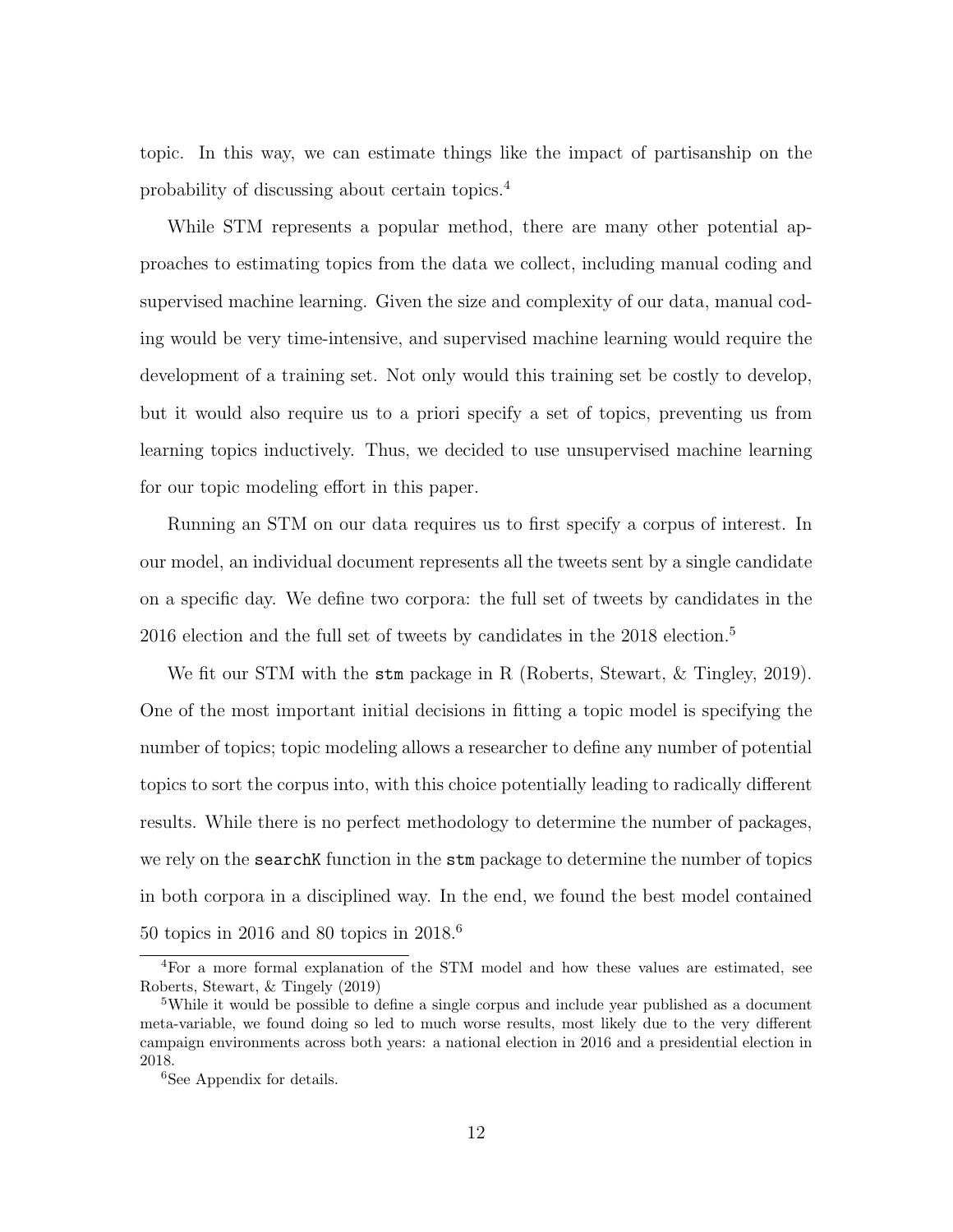# 4 Structural Topic Model Results: Do Candidates Campaign on Issues?

We begin our analysis by looking at the topic model output across each of the Democrat and Republican Senate races. By considering the overall topics that emerge, we can test whether campaigns focus more on issues in midterm elections (H1) and whether candidates generally focus on the substantive, issue-based talking points their party "owns" (H2).

To determine the categories emerging from our topic model, we carefully look at the top words and example tweets most highly associated with a topic and consider what overall subject or issue these words might represent<sup>7</sup>. While this approach to determining the topic categories is rather subjective, it is a standard step in running a topic model analysis, allowing researchers with prior knowledge of the corpora to carefully consider what the topic words in each topic category might represent (Chang et al., 2009).

We further categorize the "type" of topic into three categories: 1) an issue topic, 2) a horserace topic, or 3) a general topic. We define an issue topic as any topic category that relates to a specific, substantive political issue. A horserace topic, on the other hand, is state/candidate-specific. Tweets in these topics often contain tokens with specific campaign or candidate hashtags and are used to promote a senate campaign without necessarily offering a position on a particular issue. General topics cover a variety of other types of tweets, including GOTV messages, holiday greetings, and thanking volunteers.

We present a full list of the labeled topics and in each overall category for the 2016 Senate campaign in Table 1 and the 2018 race in Table 2. We see that, while

<sup>7</sup>Details of our labeling scheme are found in the Appendix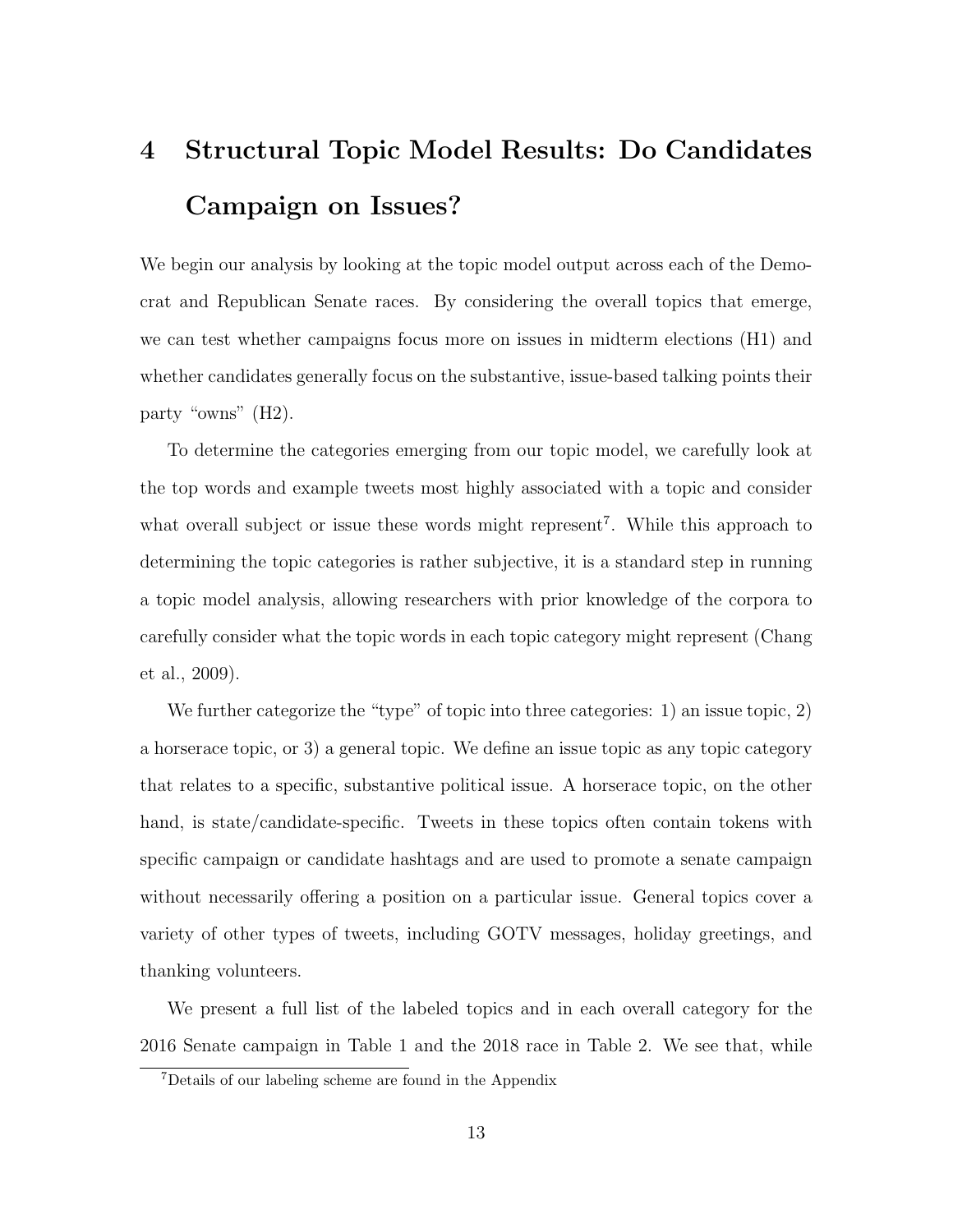there are a large number of horserace and general topics, many familiar substantive issues emerge and align well with what one might expect from the specific campaign year.

## (Table 1)

#### (Table 2)

To understand the extent to which Senate candidates use Twitter to campaign on issues, we look at the proportion of tweets candidates send in each issue category across the entire campaign. We examine these results across the two campaign years, as well as by party, presenting the overall breakdown across issue category in Figures 1 and 2 and time-series in Figures 3 and 4.<sup>8</sup>

> (Figure 1) (Figure 2) (Figure 3) (Figure 4)

In 2016, we find that issue tweets represent the minority of messages sent by each party. Figure 1 reveals candidates focused their Twitter communications on horserace or general messages, with Democrats focusing slightly more on horserace tweets and Republicans sending more general tweets. For both parties, issue tweets do makeup roughly 25% of their online communications on issues categories, with Democratic candidates dedicating a larger number of tweets to substantive issues.

Things look quite different in the 2018 race. In Figure 2, we see a larger difference between the Democratic and Republican campaigns. While both send nearly the same

<sup>8</sup>To smooth out the temporal results for purposes of visualization, these figures present 15-day rolling averages.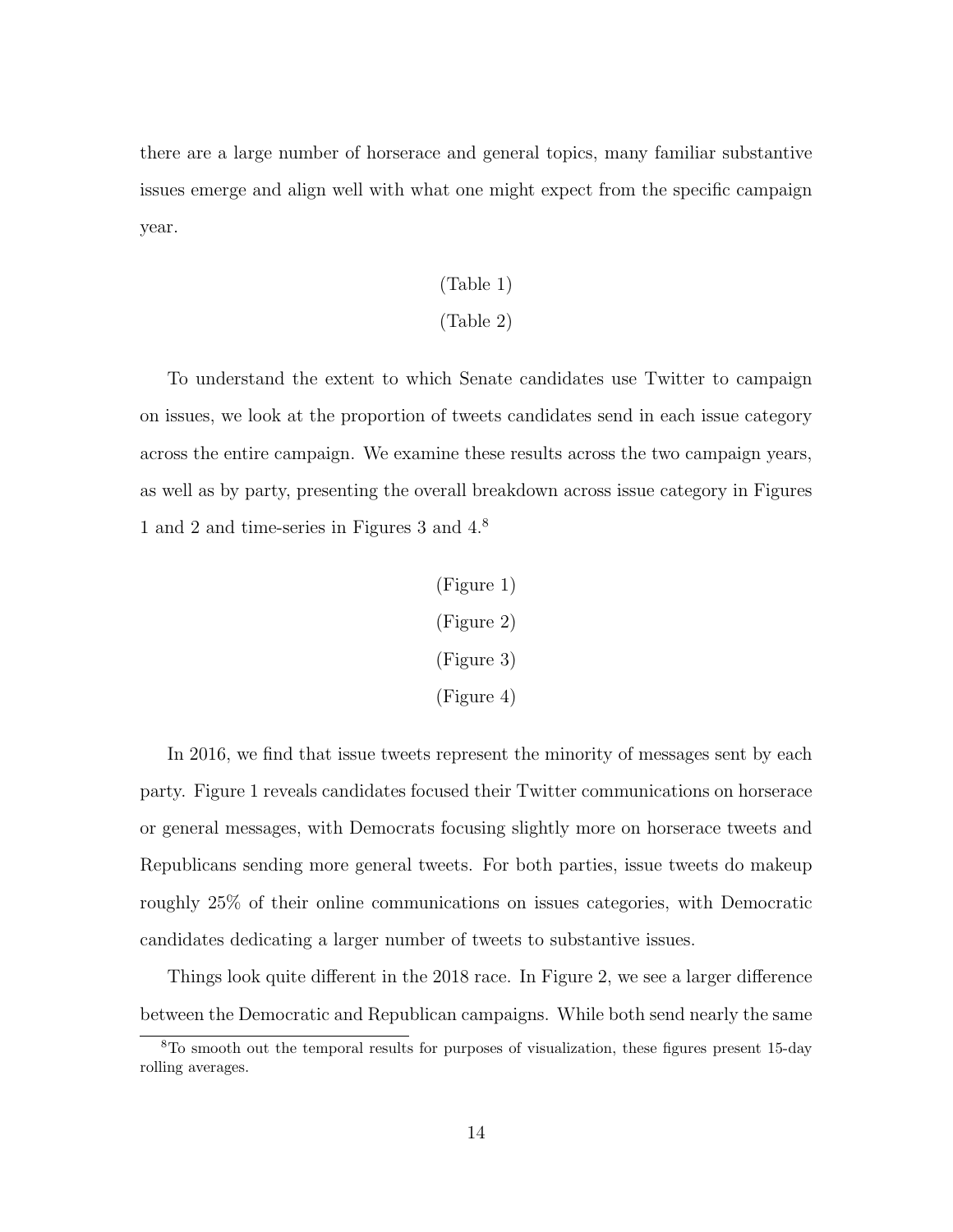number of general messages, they mirror each other in terms of issue and horserace messages. The Democratic campaigns send a plurality of messages on issues, with nearly 45% of tweets about some substantive issue. This is flipped for Republicans, who send nearly the same plurality of tweets about horserace issues. In 2018, the Democrats dedicated a much larger amount of their online campaign to specific issues as compared to the Republicans.

Regarding our first hypothesis, we find support for the argument that in the midterm election (Figure 1), Senate candidate social media strategies were relatively more horserace and general topic focused, and that the amount of issue-specific content in 2016 was relatively lower. When we turn to the 2018 midterm election, we see that issue conversations were more prevalent than in 2016, and rose to be about the same in proportion to horserace social media content in 2018.

In the end, we find in addition to using Twitter to discuss events corresponding generally to campaigning, the Senate candidates in our dataset sent many tweets relating to substantive issue areas, with the interesting caveat that in these two election cycles Democrats tend to focus more of their tweets on easily identifiable issue areas.

### 4.1 Party-Owned Issues

Next, we turn our attention to the question of whether candidates focus their tweets on "party-owned" issues. To test this hypothesis, we take advantage of one of the main strengths of the STM methodology. While any number of topic modeling methods would allow us to cluster tweets into identifiable issues and look at the proportion of messages sent in each issue category, by incorporating document-level meta variables, the STM allows us to estimate the impact of a particular coefficient on the likelihood of observing specific topic categories.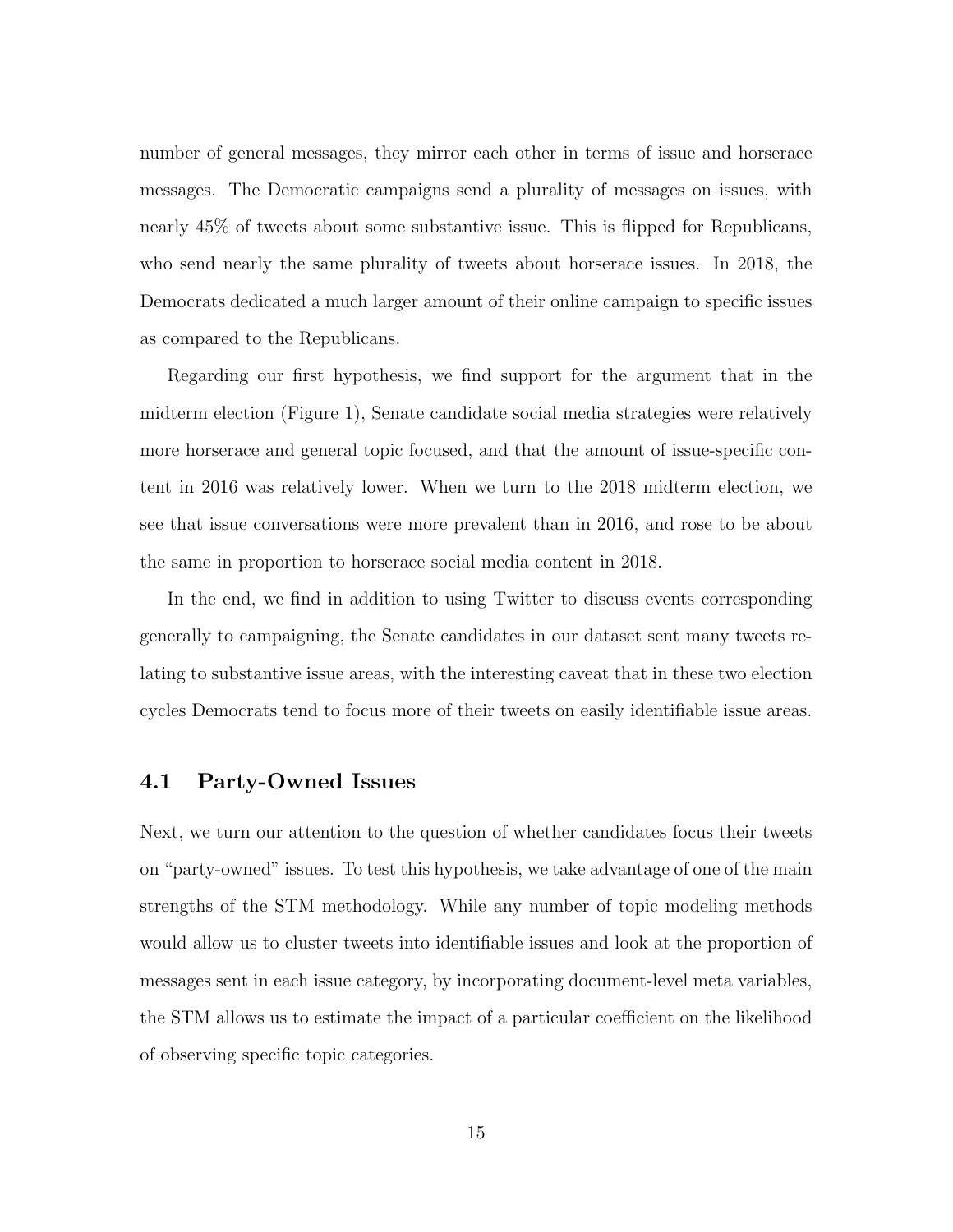In Figures 5 and 6, we plot the party coefficient and 95% confidence interval on each issue topic in the 2016 and 2018 campaigns respectively. A negative coefficient means a Republican candidate is less likely to tweet about a specific issue (and a Democrat more likely), while a positive coefficient means the opposite.

## (Figure 5)

### (Figure 6)

In 2016, we find a single issue that is highly associated with Democratic candidates: "Middle class." This is a clear example of issue ownership campaigning, with Democrats much more likely than Republicans to tweet about their party-owned issue. The opposite is true of the "Iran deal," "Veterans," and "Budget & Tax," all issues owned by Republicans. Thus, we find preliminary evidence that both parties are more likely to tweet about party-owned issues.

Turning to 2018, we find even stronger evidence of party-owned issue campaigning. Without exhaustively enumerating each topic, this figure reveals both Democrats and Republicans are more likely to focus on issues that are owned by their parties. Democrats tweet more about healthcare, woman's rights issues, and the environment, while Republicans focus their attention on veterans and tax cuts.

Also of interest in the 2018 results is the focus each party put on immigration and gun rights. In 2018, we find two topics that combine tweets about these two issues, albeit with very different partisan slants. We see in Figure 6 that party is, unsurprisingly, highly predictive of how candidates discuss these issues. The "DACA and gun policy" category is highly associated with Democratic candidates, while "Strong borders and gun rights" is the topic most highly associated with Republican candidates. This result makes a lot of sense in the context of the 2018 election, where immigration and gun policy represented two of the most hotly debated issue areas on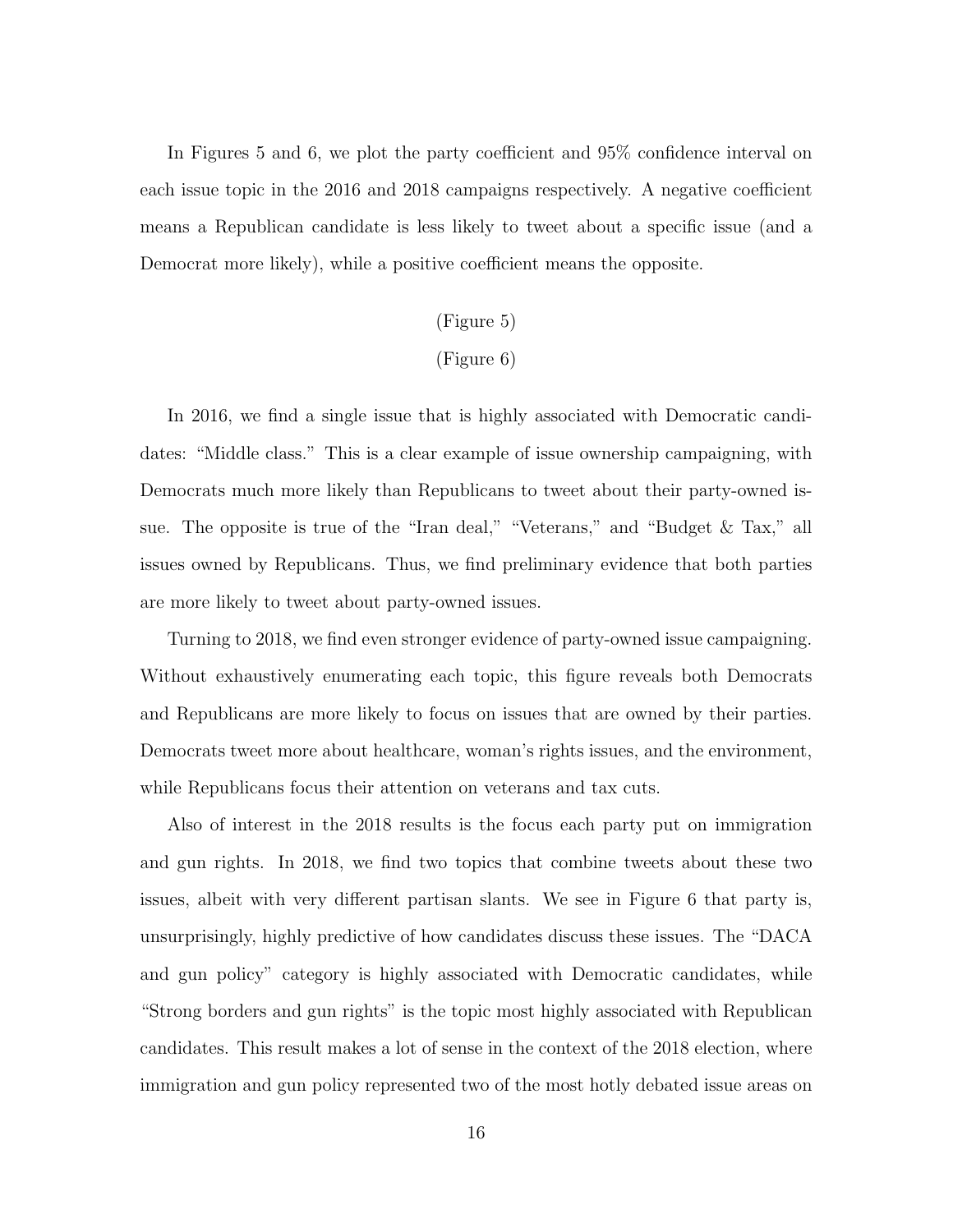both sides of the aisle. In the context of this election, while no party owned either of these issues, these topics do reveal candidates are more likely to tweet about their party-owned solutions.

Overall, the results across both election years provide evidence of Senate candidates engage in an "issue ownership strategy," campaign strategy, providing support for our second hypothesis.

#### 4.1.1 Electoral Success Campaigning on Party-Owned Issues

On demonstrating that Senate campaigns in 2016 and 2018 engaged in an issueownership campaign strategy, we turn our attention to observing whether or not focusing on party-owned issues increased the chance of electoral success (H3).

Importantly, we do not simply look at the correlation between winning and issue attention. While some issues may be correlated with winning in both parties, this would simply show the importance of general issue campaigning. Instead, we focus on the interaction between party and winning, which will allow us to test whether there is a difference across party lines between the correlation of focusing on party issues and winning the Senate race. If issue-ownership campaigning is a successful strategy, we would expect to see a correlation between winning and higher issue attention only for candidates focusing on their own party's issues.

Here, we use STM to estimate the effect of party, electoral success, and the interaction between the two on issue attention with the following functional form:

$$
\beta_{0i} + \beta_{1i} Republican + \beta_{2i}Won + \beta_{3i} Republican * Won
$$

Where *Republican* is an indicator variable taking the value one if the author of the tweet is Republican and zero if they are a Democrat, W on is an indicator variable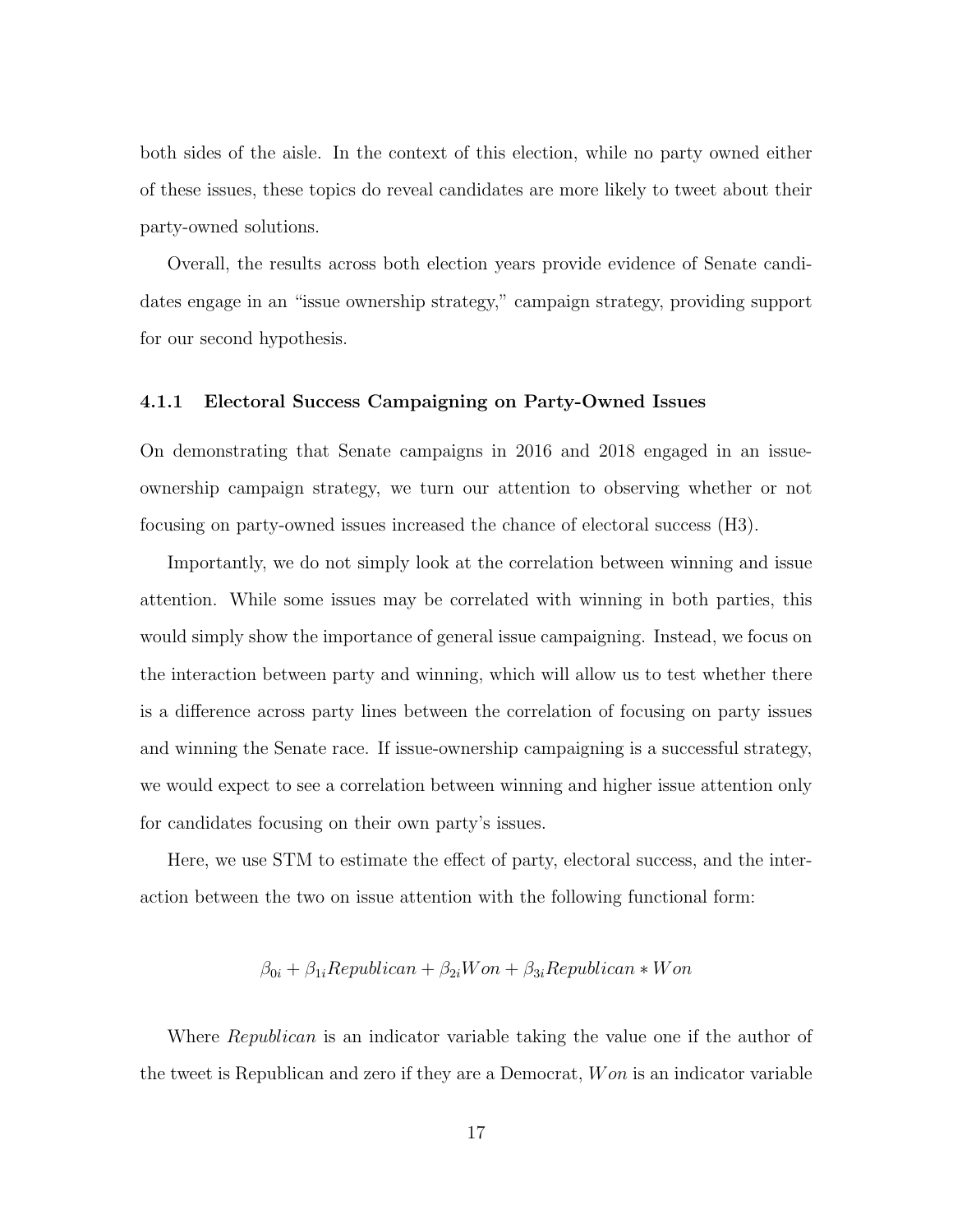taking the value of one if the author won their campaign and zero if they lost, and Republican  $*$  W on is the interaction between the two. We estimate the set of  $\beta$ coefficients for each topic i separately, and thus can see a correlation between party and electoral success on issue attention for each topic.

To interpret these results, for each issue topic  $i$  we plot an interaction plot. These plots contain four points estimating the likelihood of issue attention for each type of candidate:

- 1. Losing Democrat:  $\beta_{0i}$
- 2. Losing Republican:  $\beta_{0i} + \beta_{1i}$
- 3. Winning Democrat  $\beta_{0i} + \beta_{2i}$
- 4. Winning Republican  $\beta_{0i} + \beta_{1i} + \beta_{2i} + \beta_{3i}$

If winning an election is generally correlated with issue attention on a particular topic, there should be a positive value for both Democrats and Republican candidates in the interaction plot. However, if this correlation only exists if running on a partyowned issue topic, we should only see this positive value only for the party that owns the issue topic.

### (Figure 7)

#### (Figure 8)

We analyze these results in Figures 7 and 8, which look at the interaction effects for each issue in 2016 and 2018 respectively.<sup>9</sup> In 2016, we find evidence that partyowned issue campaigning was correlated with electoral success for the Democratic

<sup>&</sup>lt;sup>9</sup>We subtract out  $\beta_{0i}$  for each topic *i* to normalize the relative impacts compared to a "Losing" Democrat" across each issue plot.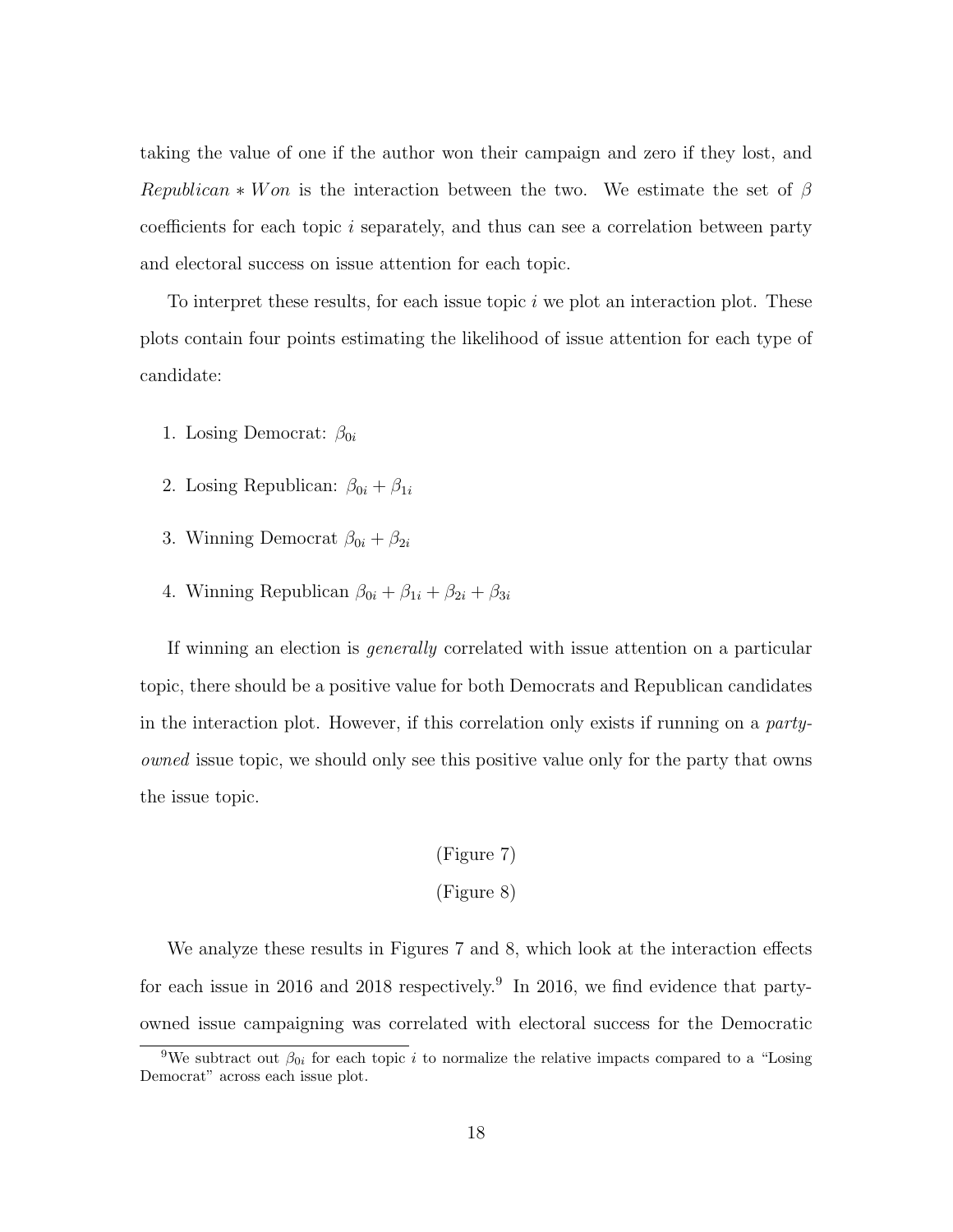candidates in some issue areas. Winning Democratic candidates were more likely to focus attention on "Gun control" and "Health care," both Democratic-owned issue topics, but the same was not true of Republicans. For Republicans, however, it appears that winning candidates were less likely to focus on Republican-owned issue topics (like "Budget and Tax" and the "Debt crisis") than losing candidates.

In Figure 8, we find more evidence of the correlation between issue-attention on party-owned topics and electoral success. For the Democrats, we see a big bump for some important liberal issues in the 2018 election, including "Healthcare," "DACA and gun policy," "Women's pay equity," "Special interests," and "Union support." For each of these liberal issues, we only find this bump in the correlation between winning and issue attention only for Democratic candidates.

However, there is only limited evidence of a differential bump in electoral success and focusing on conservative issues for Republican candidates in 2018. We do find some evidence when observing the "Middle East" and "Veterans" issue topic, demonstrating that the military and foreign affairs represent one set of right-leaning issue areas that were more associated with electoral success for Republican candidates. We do not see this for other major Republican-owned issues, like "Tax cuts" and "Strong borders and gun rights," where we see losing and winning candidates are as likely to focus on these issue topics.

Overall, these results provide evidence that, for Democratic candidates, there was a higher correlation between winning candidates and Democrat-owned issue attention, in both 2016 and 2018. We find less evidence that this was the case for Republicans, demonstrating another significant difference in the Republican Senate candidates' online communication strategy during these elections.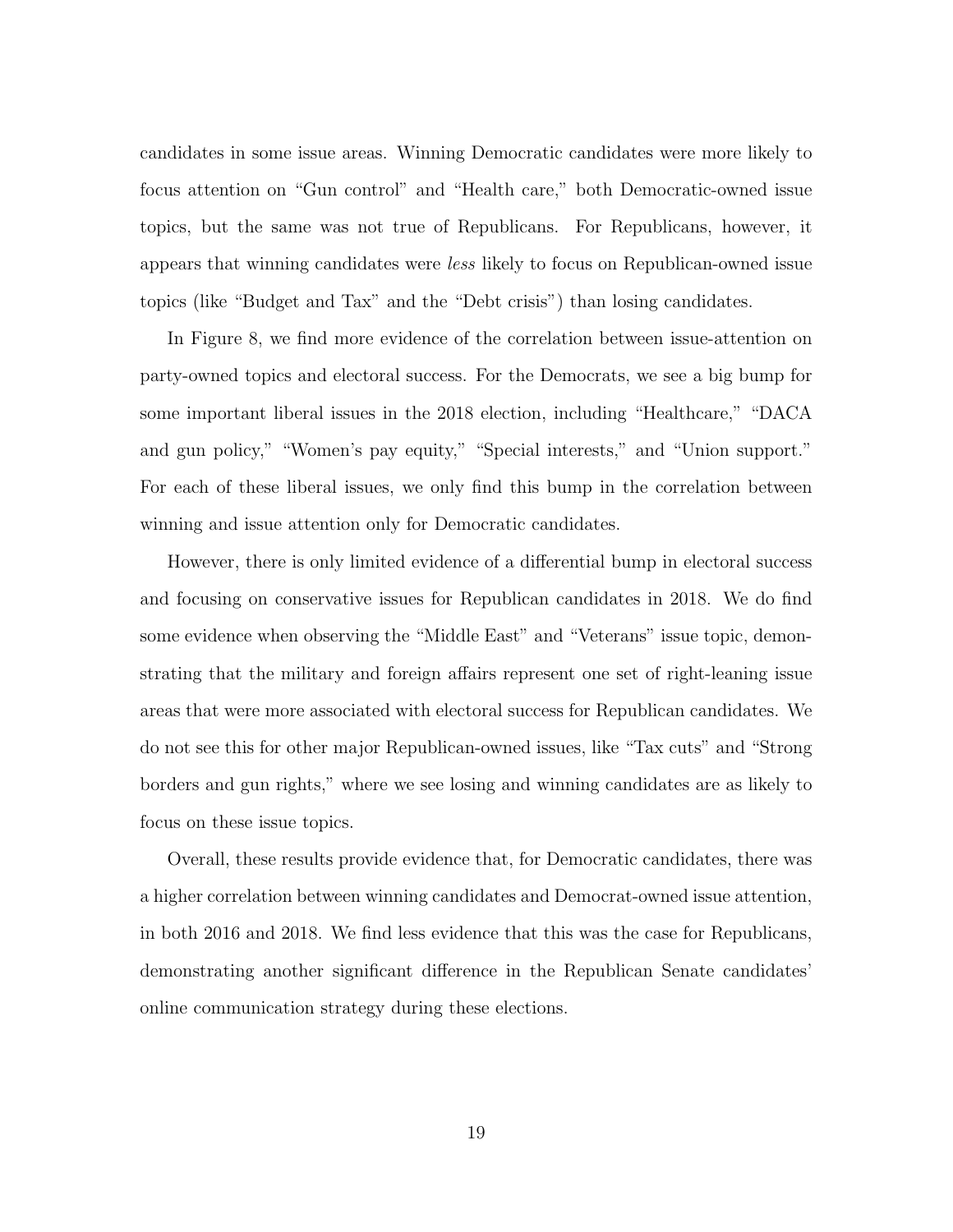## 4.2 Time Series Analysis

Next, we test our fourth hypothesis: that campaign debate will be one-sided, with candidates focusing communications on their own party-issues instead of engaging in issue debates with the competing candidate.

To observe the dynamics of issue communication, in Figures 9 and 10 we plot how much each party focuses on each separate issue topic over the course of the campaign. We note that, for most issue topics, the relative attention the parties place on a particular issue shifts during the campaign cycle. This demonstrates that, for candidates in both parties, shifting attention towards or away from particular issues at different moments in the campaign cycle is an important part of their social media communication strategy. These figures do not, however, reveal whether US Senate candidates were talking at each other, past each other, or a bit of both on social media.

#### (Figure 9)

#### (Figure 10)

With our daily estimates of each candidate's social media topics, we test for topic responsiveness using vector autoregression (VAR). This time-series approach, discussed in the context of economic time series modeling by Stock and Watson (2001) and in the context of political science methodology by Freeman, Williams, and Lin (1989), lets researchers test, with a minimal set of assumptions, how responsive an outcome in time  $t$  is to the lags of the outcome values.

The outcome of interest in our VAR are the  $Ypit$  values we plot in Figures 9 and 10: the proportion party p pays to topic i on day t. In running a VAR, we test how responsive the outcome variable at time  $t$  is to a s lags of the variable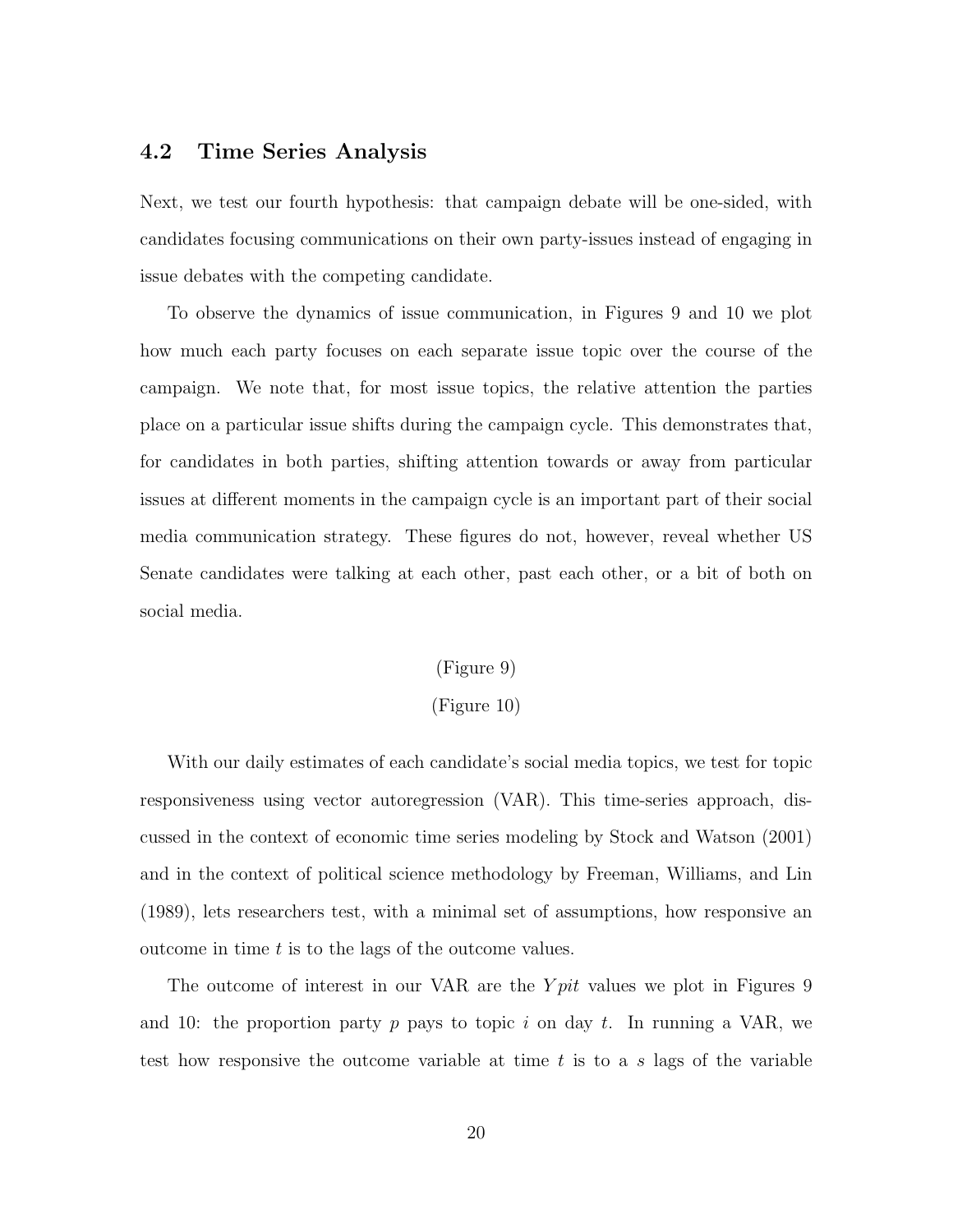$(Y_{pit-1} \ldots Y_{pit-s})$ . For our VARs, we choose a lag of 10 periods, based on the Akaike Information Criterion as estimated in the vars package in R (Pfaff, 2008).

More formally, the VAR model functional form is expressed as:

$$
Y_{pit} = \alpha_i + \sum_{p} \sum_{j}^{s} \beta_{pi} Y_{pit-j} + \epsilon_{pit}
$$

As in Barberá et. al. (2019),  $\alpha_i$  represents an issue-fixed effect, meaning we implicitly assume that the  $\beta$  values for each lag are constant over each issue. This assumption allows us to see how the two parties engage in general issue debate, and we would expect the  $\beta$  variables to be insignificant if candidates simply talk past each other. Positive and significant  $\beta$  variables, on the other hand, would indicate that the party is responsive to candidates on the other side of the aisle, and would be more likely to tweet about an issue when their rival tweets about it first.

Rather than trying to interpret a large array of VAR coefficients, an easier way to test the dynamic response of a system of equations in a VAR is through the use of impulse response functions (IRF). The intuition for IRF is straightforward: we change (or "shock") one of the variables or vectors of variables, and then we estimate the response of a different set of variables or vectors of variables to that change or shock. Here, we shock the amount of attention one party pays to a particular issue, and the IRF examines whether the opposing party responds by similarly increasing the attention they pay to that issue.

We provide the IRF for 2016 in Figures 11 and 12 and for 2018 in Figures 13 and 14. Recall that in Hypothesis 4, we posited that party conversation will be one-sided; we expected to find that in 2016 and 2018 that neither party's candidates would respond to social media conversations from the other party.

#### (Figure 11)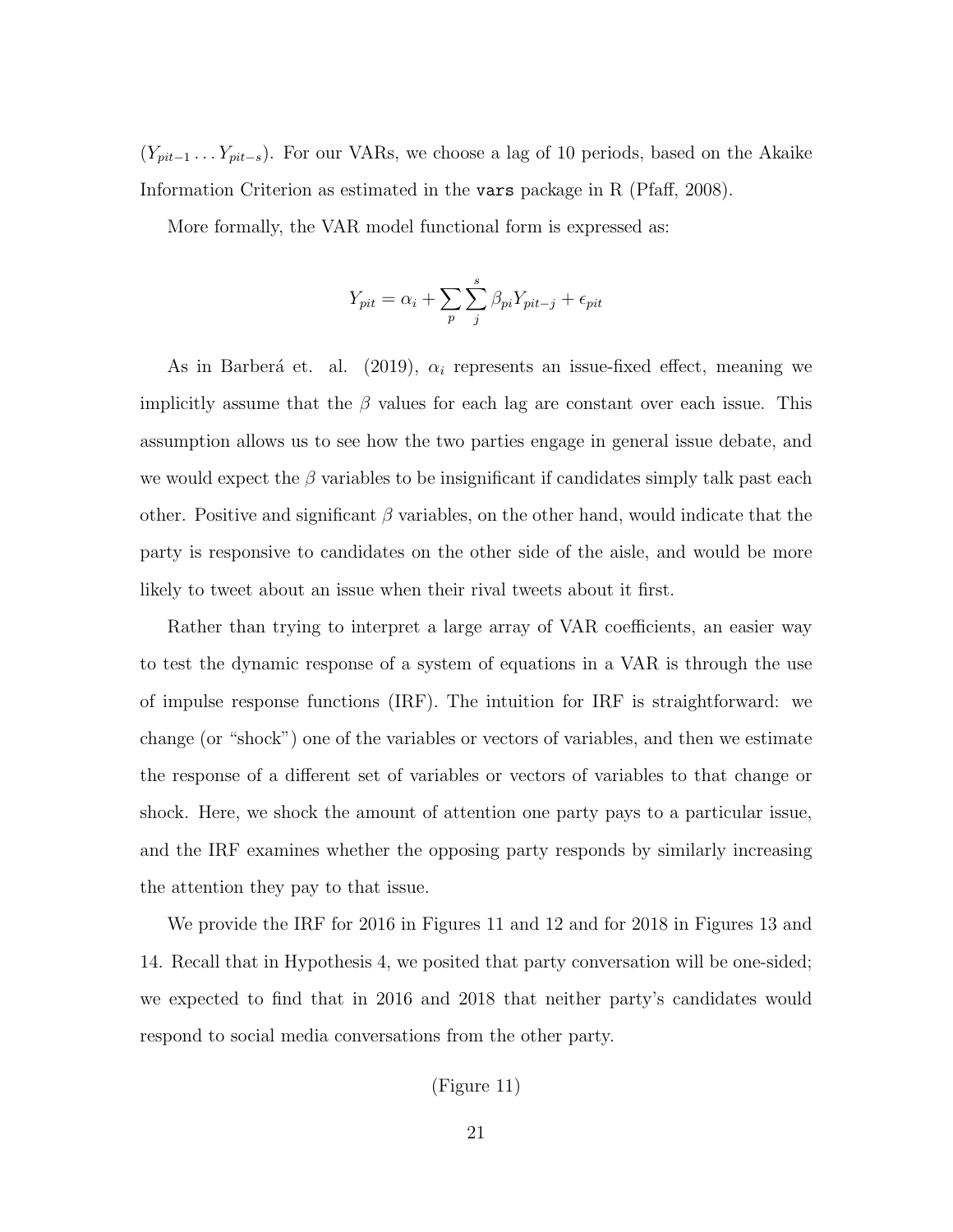(Figure 12) (Figure 13) (Figure 14)

Interestingly, we find partial support for H4 — in both 2016 and 2018, Democratic Senate candidates do not respond to issue conversations on social media from their Republican Senate opponents. We see in Figures 11 and 13 that Democrats do not respond (statistically) to Republican issue shocks. But the opposite is not the case in 2016 and 2018, as we see in the other two IRF figures (Figures 12 and 14), as a shock to the Democratic issue social media conversation has a statistically significant and lasting impact on Republican issue response.

To summarize, we find that in both the 2016 and 2018 election cycles, Republican Senate candidates respond to Democratic issue conversation on social media, but that Democratic Senate candidates are not responding to Republican issue conversations. This is an interesting substantive finding, and might be the result of the current nature of partisan competition in American politics, or a reflection of the status of the Republicans as the Senate majority party in this period. This result needs additional study in future research.

## 5 Discussion and Conclusions

Political communications, in particular the communications during electoral campaigns, is increasingly shifting to digital and social media platforms. What competing candidates discuss on social media applications like Twitter is understudied – a gap in the literature concerning campaigns and elections that we hope our paper helps address.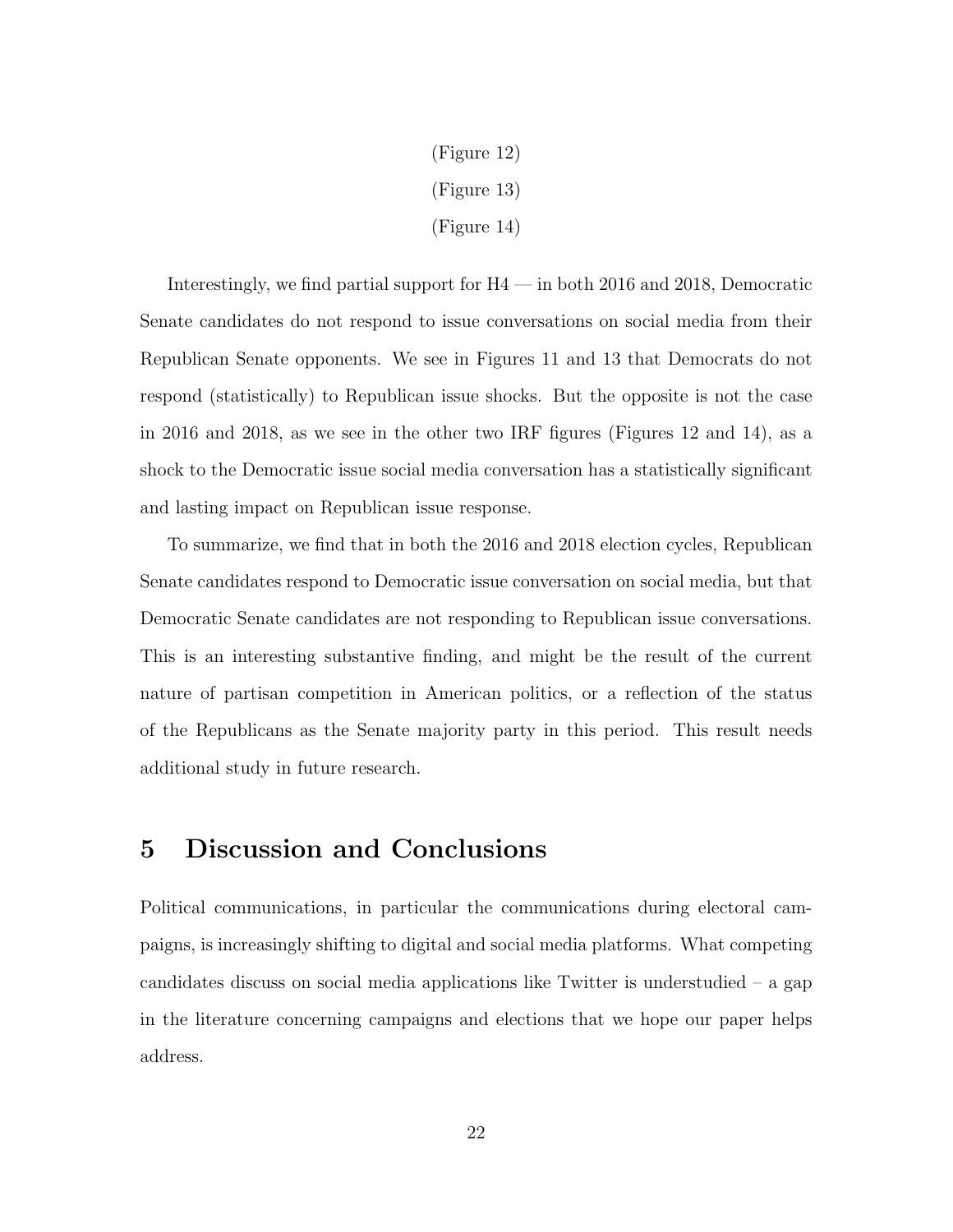Here, we present a unique approach to collecting and analyzing data from U.S. Senate campaigns in the 2016 and 2018 elections. We analyze Twitter data collected during these elections with a structural topic modeling methodology, and from this analysis, extracted a number of topics across the Senate campaigns. We found that we could roughly divide digital communications into three overarching categories: issue tweets, horserace tweets, and general tweets.

Although a large amount of Senate candidates digital communication strategy involves general horserace commentary and GOTV efforts, we find strong evidence that Senate candidates also used their social media platforms to discuss a wide array of issue topics, many of which are consistent with the issues that are "owned" by their respective political parties. Democrats were more likely to discuss the middle class, women's rights issues, and the environment, while Republicans were more likely to discuss the military, tax cuts, and strong borders. Thus, the results of our topic models provide important substantive results, which make sense from a theoretical perspective – the topics that the Senate candidates are discussing in social media are ones that are consistent with the issues that their respective parties have focused on in recent elections.

Turning our attention to whether focusing on party-owned issues in a campaign was correlated with electoral successes, we find clear evidence that the correlation between issue attention and electoral success is dependent on the party of the candidate. This result was most apparent when observing Democratic candidates – focusing on Democratic-owned issues was correlated Democrats winning elections, but not so for Republicans focusing on those same issues. We admit, however, that our evidence is only preliminary, as we fail to find interactions for every issue topic and find only limited evidence of this trend for Republican candidates. Further investigation is required to understand which party-owned issues are more strongly correlated with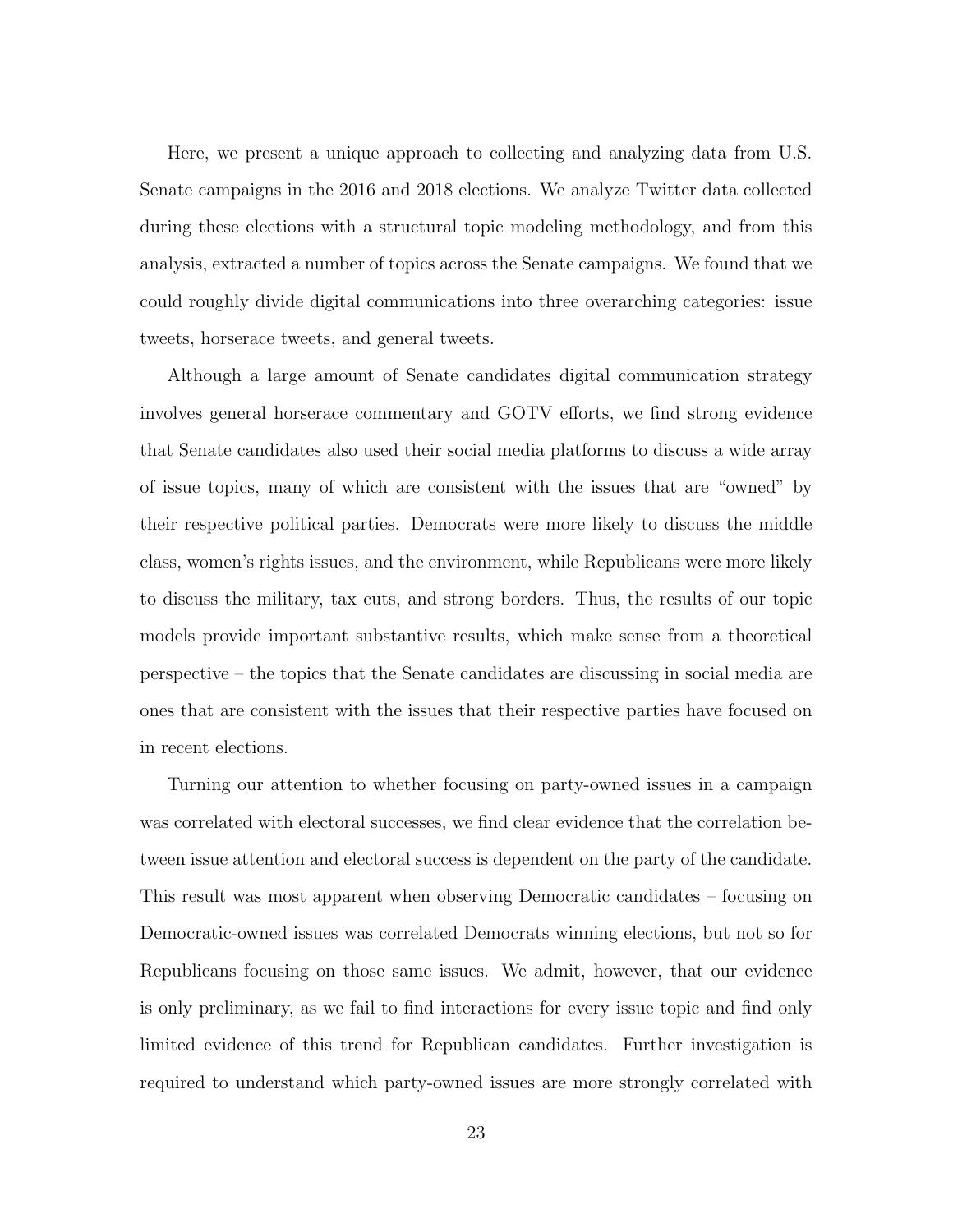electoral success in social media campaigning.

Finally, we analyze the dynamics between campaigns in these competitive U.S. Senate races. While we hypothesized that campaign dialogue would be one-way (that is, candidates of each party talk past each other), we found that Republican and Democratic candidates in our data respond to their opponents differently. We found that in both 2016 and 2018, Republican Senate candidates respond to the issues their Democratic opponents focus on; Democratic candidates, however, do not seem to respond to Republicans.

Earlier in the paper, we briefly mentioned a few different substantive interpretations of these results – that they might reflect the nature of the polarized nature of contemporary American politics, or they might be the consequence of the fact that during this period the Republicans have had majority control over the Senate. Regardless of the possible substantive explanation, it is a potentially important result that certain campaigns respond dynamically to the topics their competition discuss in their social media communications. This type of data and analysis gives us a unique way to study political communications in today's complex media environment.

Methodologically, our work contributes to the growing literature using social media data to study political and social behavior (e.g., Steinert-Threlkeld 2018; Klasnja et al. 2018). While our work methodologically follows Barber`a et al. (2019) most closely, we turn our attention to campaign strategy in the context of election cycles. As federal, state, and even state legislative campaigns throughout the U.S. are increasingly relying on digital communications strategies, we believe that researchers should turn their attention to collecting and analyzing the data from different types of candidate campaigns, and uses these data for more detailed comparative and longitudinal analysis. Social media data provides a rich resource for researchers to better understand political communications.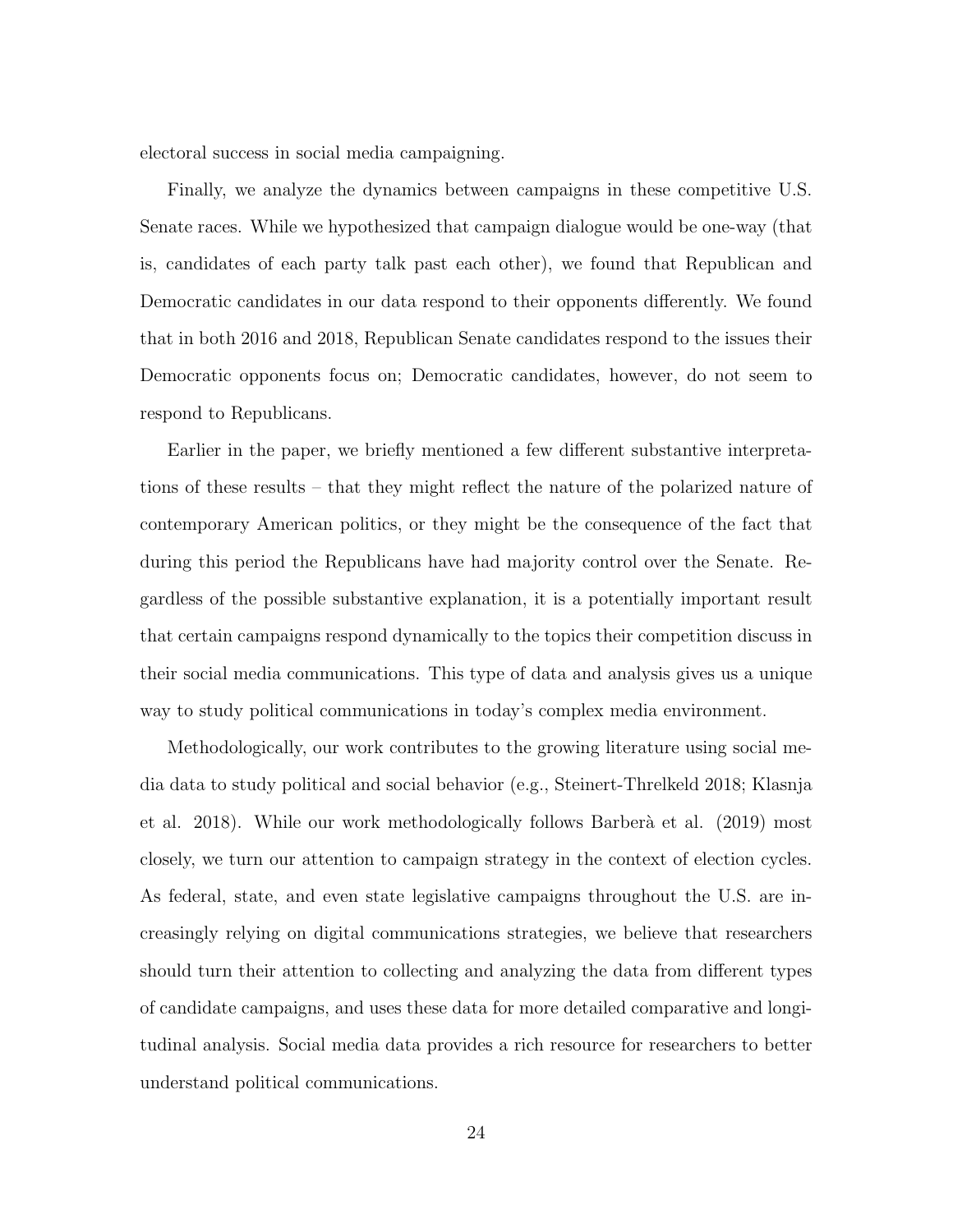# Tables

| Issue Labels               | Horserace Labels    | General Labels               |
|----------------------------|---------------------|------------------------------|
| Iran deal                  | Pat Toomey (PA)     | Events                       |
| Business & Economy         | KY Horserace        | Holidays                     |
| Gun control                | GA Horserace        | Campaign Events              |
| Opioid epidemic            | Misty Snow (UT)     | Constituent Service          |
| Veterans                   | IL Horserace        | Victims and tragedies        |
| Budget $\&$ Tax            | IA Horserace        | Obama                        |
| Debt crisis                | OK Horserace        | Legislation                  |
| Health Care                | Ron Paul (KY)       | Campagn Events               |
| Middle class and min. wage | MO Horserace        | <b>GOTV</b>                  |
|                            | CT Horserace        | Holidays                     |
|                            | NV Horserace        | GOP Debate (NC)              |
|                            | FL Horserace        | Campaign News & Social Media |
|                            | LA Horserace        | Town Halls & Campaign Events |
|                            | NH Horserace        | Campaign Events              |
|                            | OH Horserace        |                              |
|                            | WI Horserace        |                              |
|                            | AZ Horserace        |                              |
|                            | MD Horserace        |                              |
|                            | IL Horserace        |                              |
|                            | Heck $(NV)$ & Trump |                              |
|                            | IA Horserace        |                              |
|                            | OH Horserace        |                              |

Table 1: 2016 Issue Topic Labels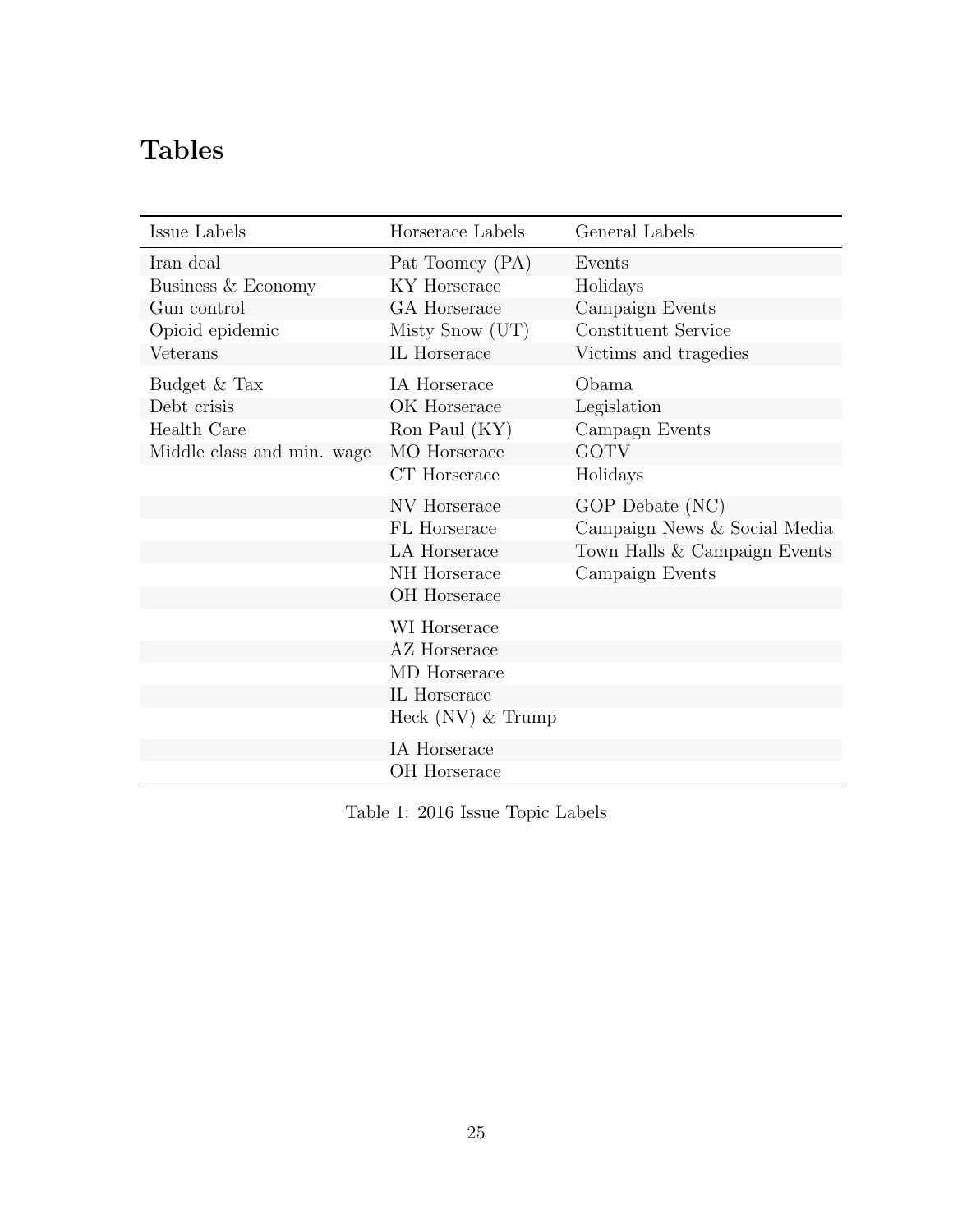| Issue Labels                                                                                       | Horserace Labels                                                                    | General Labels                                                                                                            |
|----------------------------------------------------------------------------------------------------|-------------------------------------------------------------------------------------|---------------------------------------------------------------------------------------------------------------------------|
| Gov. budget and shutdown<br>Prescription drug prices<br>MeToo                                      | NJ Menendez<br><b>AZ</b> Horserace<br>NY Horserace                                  | Romney<br>Campaign contributions and small donors<br><b>GOTV</b>                                                          |
| Congressional reform<br>Infrastructure and rural                                                   | <b>WV</b> Horserace<br>NE Horserace                                                 | Revisiting 2016 election<br>Bipartisan bills passing                                                                      |
| Law and order<br>DACA and gun policy<br>Special interests<br>Veterans<br>Union support             | MT Horserace<br>ND Horserace<br>CT Horserace<br>MN Horserace<br>MI Horserace        | Campaign events<br>TV and Debates<br>Honored to be awarded<br>$\mathrm{NJ}/\mathrm{IN}$ Horserace<br>Retrospective voting |
| Small business<br>Opioid epidemic<br>Disaster Relief<br>Tax Cuts<br>Women's pay equity             | UT Horrserace<br>WI Horserace<br>FL Horserace<br>WI Horserace<br>RI Horserace       | Campaign events<br>Campaing Events Social Media<br>Holidays<br>Volunteerism                                               |
| Military<br>Health care legislation<br>Strong borders and gun rights<br>Environment<br>Middle East | DE Horserace<br>NV Horserace<br>MS Horserace<br>TN Horserace<br>FL Horserace        |                                                                                                                           |
| Education<br>September 11th<br><b>MLK</b><br>Healthcare<br>FBI investigations Trump                | VA Horserace<br>MO Horserace<br>AZ Horserace<br>PA Horserace<br>MI Athlete Congrats |                                                                                                                           |
| <b>SCOTUS</b> nominations<br>Ending gridlock                                                       | NV Horserace<br>OH Horserace<br>MA Horserace<br>TX Horserace<br>MS Horserace        |                                                                                                                           |
|                                                                                                    | HI Horserace<br>TX Cruz<br><b>WV</b> Horserace<br>MD Horserace<br>WA Horserace      |                                                                                                                           |
|                                                                                                    | OH Horserace                                                                        |                                                                                                                           |

Table 2: 2018 Issue Topic Labels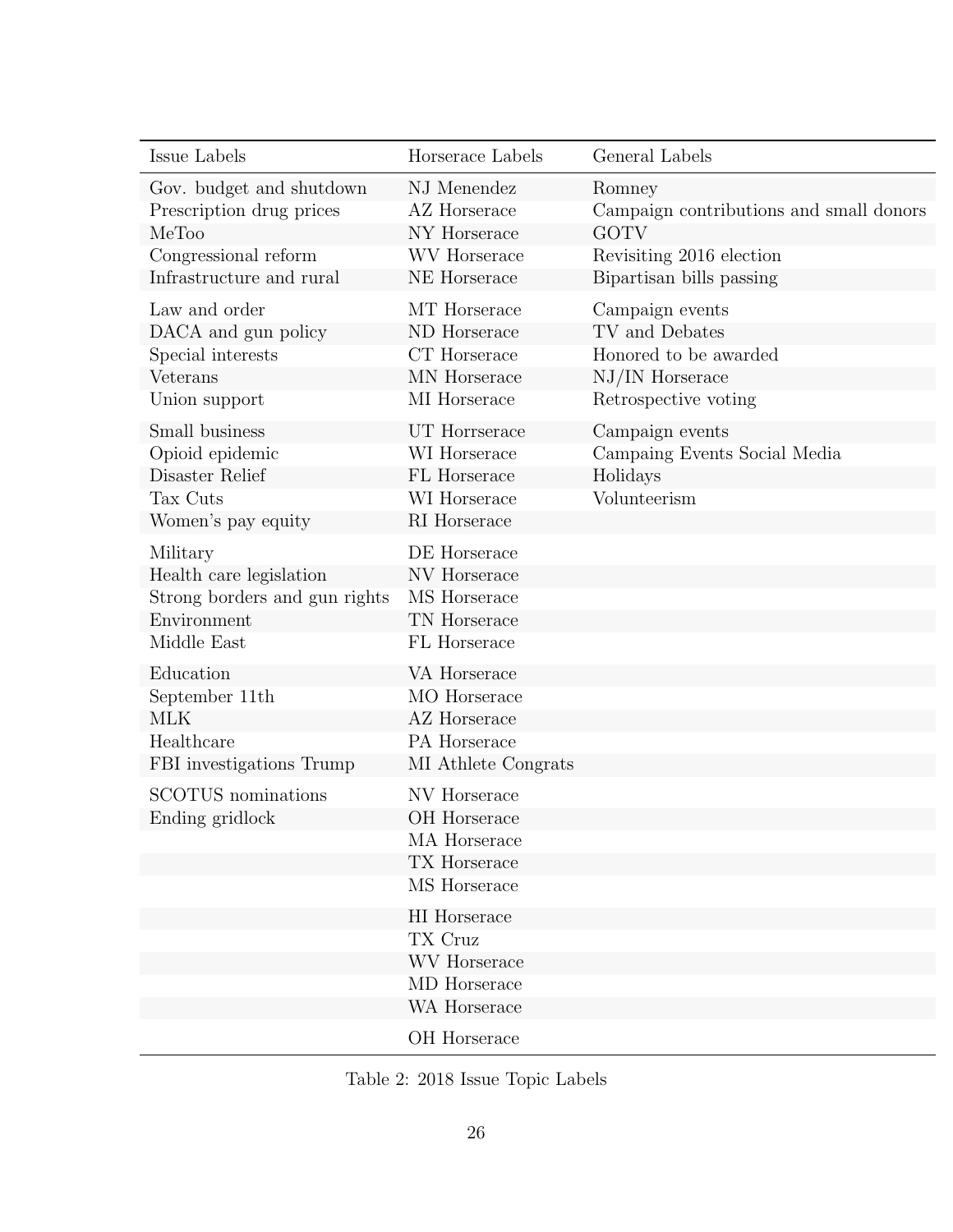# Figures



Figure 1: Overall Topic Categories 2016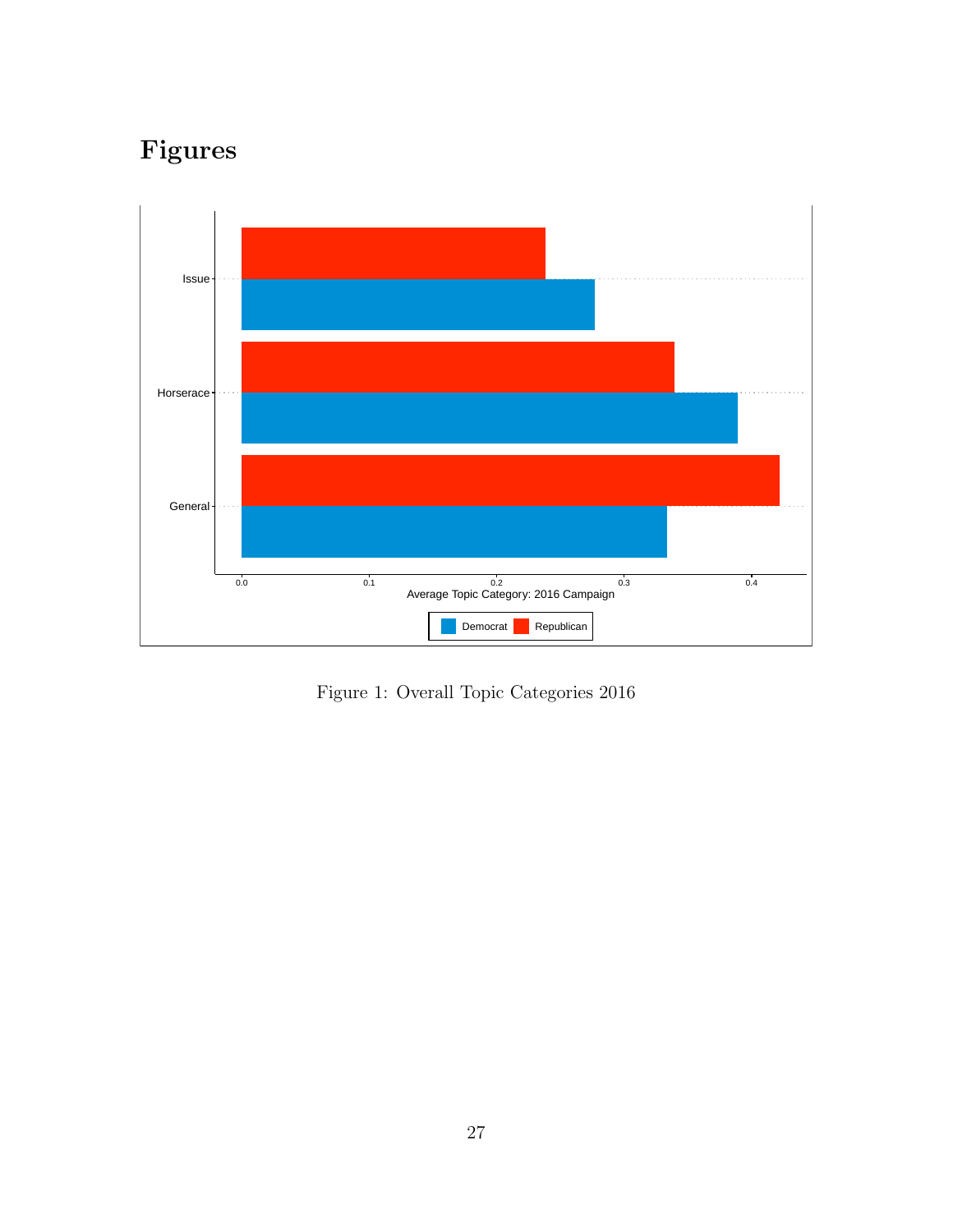

Figure 2: Overall Topic Categories 2018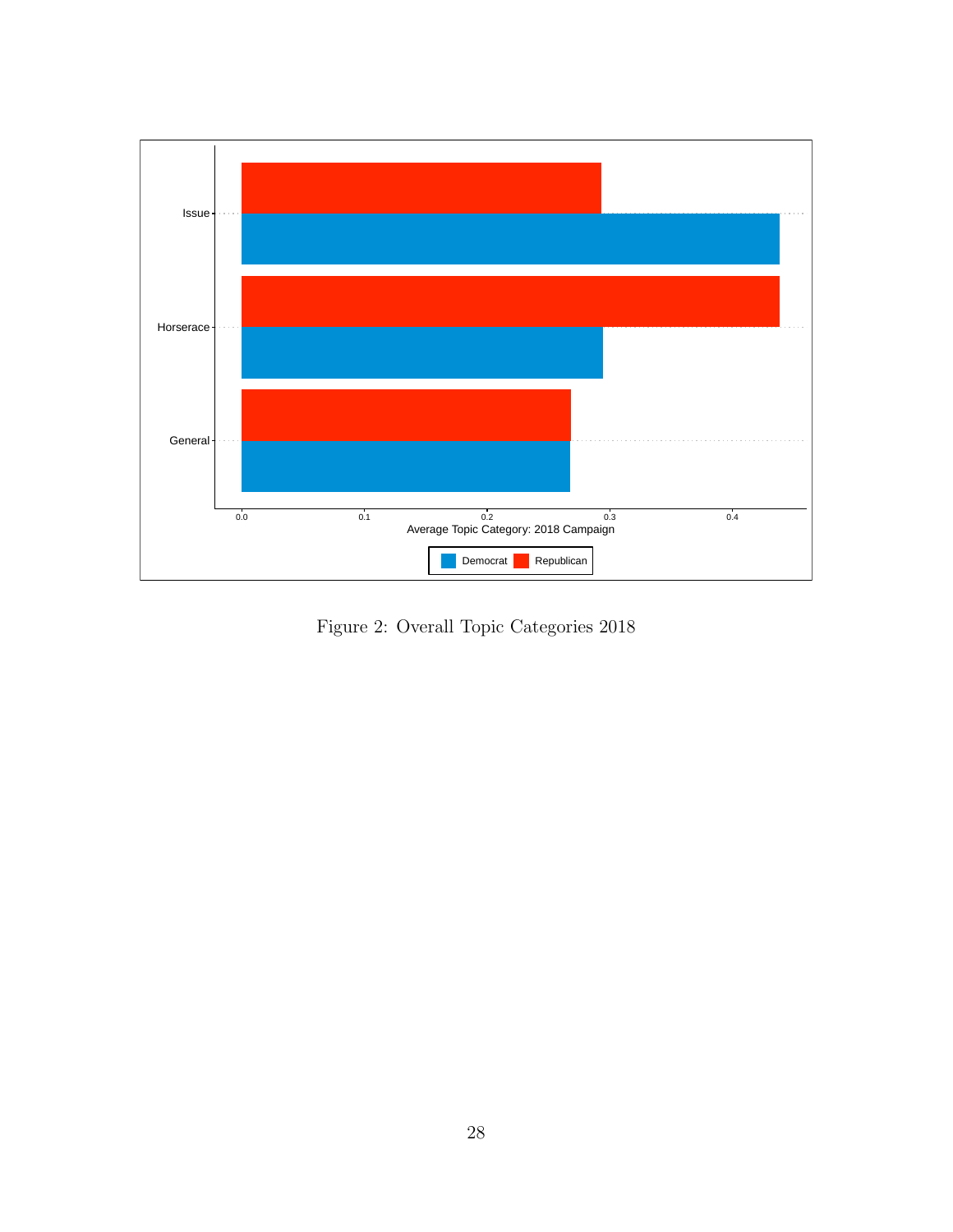

Figure 3: Time Series Topic Categories 2016 (15 day rolling avg)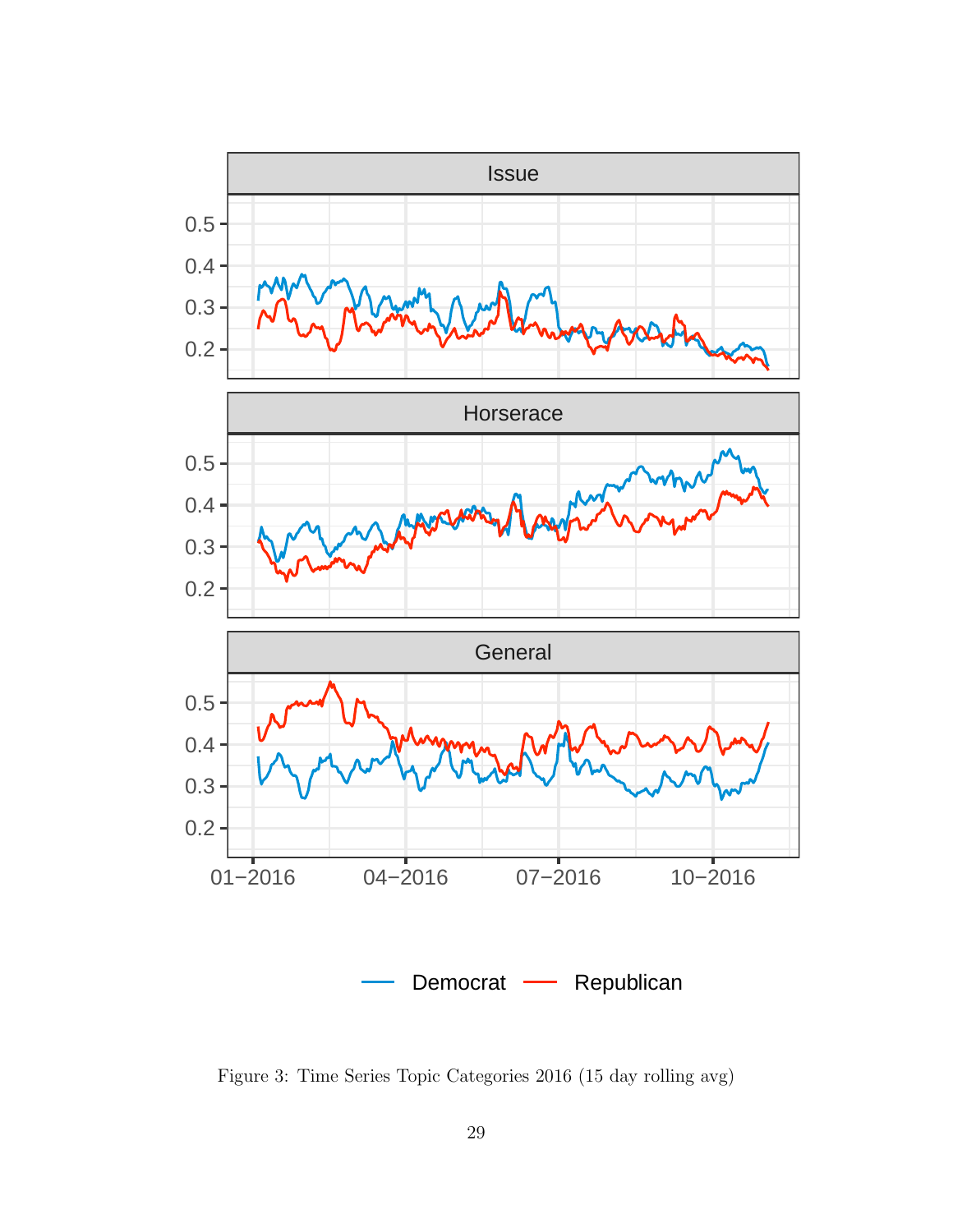

Figure 4: Time Series Categories 2018 (15 day rolling avg)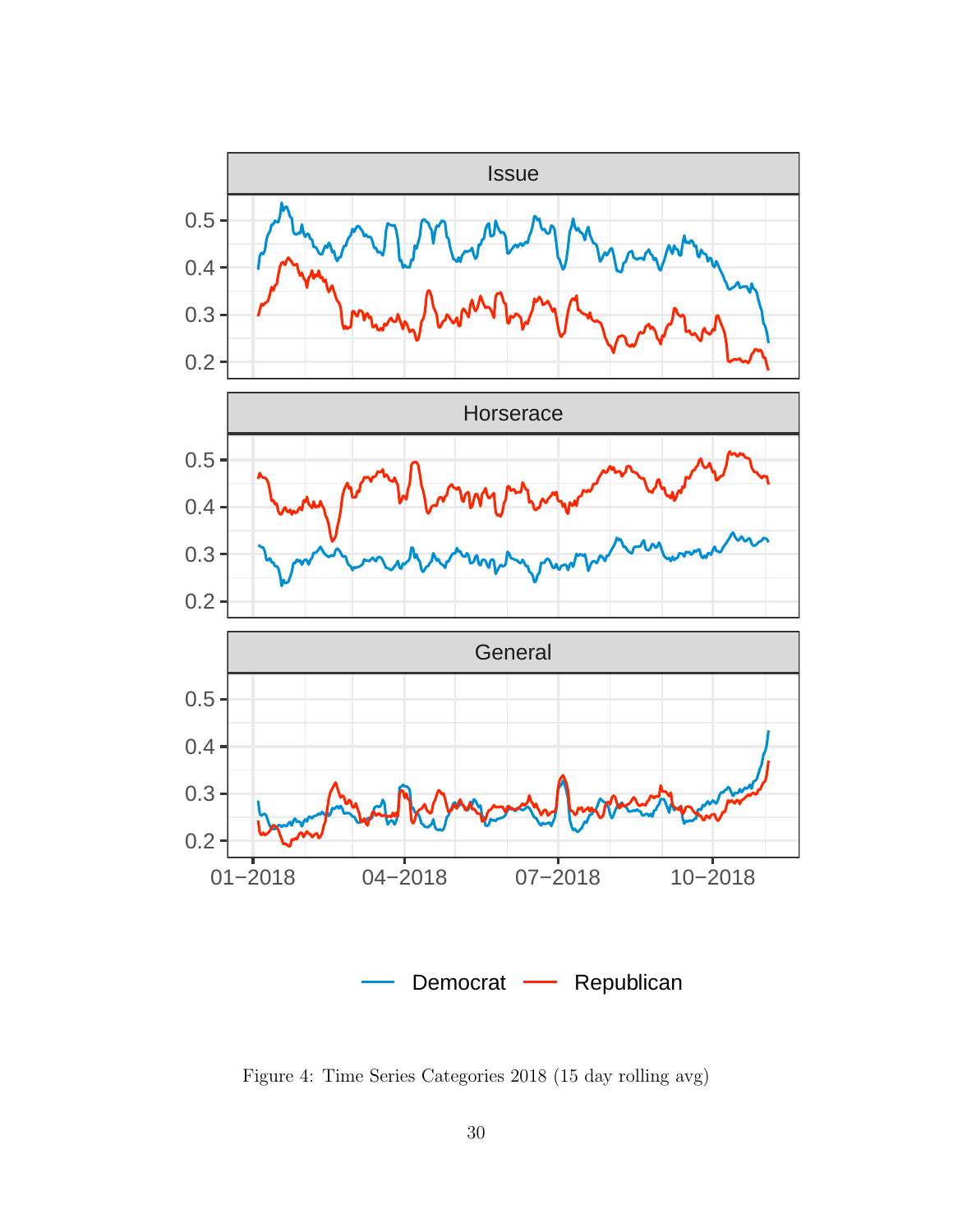

Figure 5: STM Party Coefficients 2016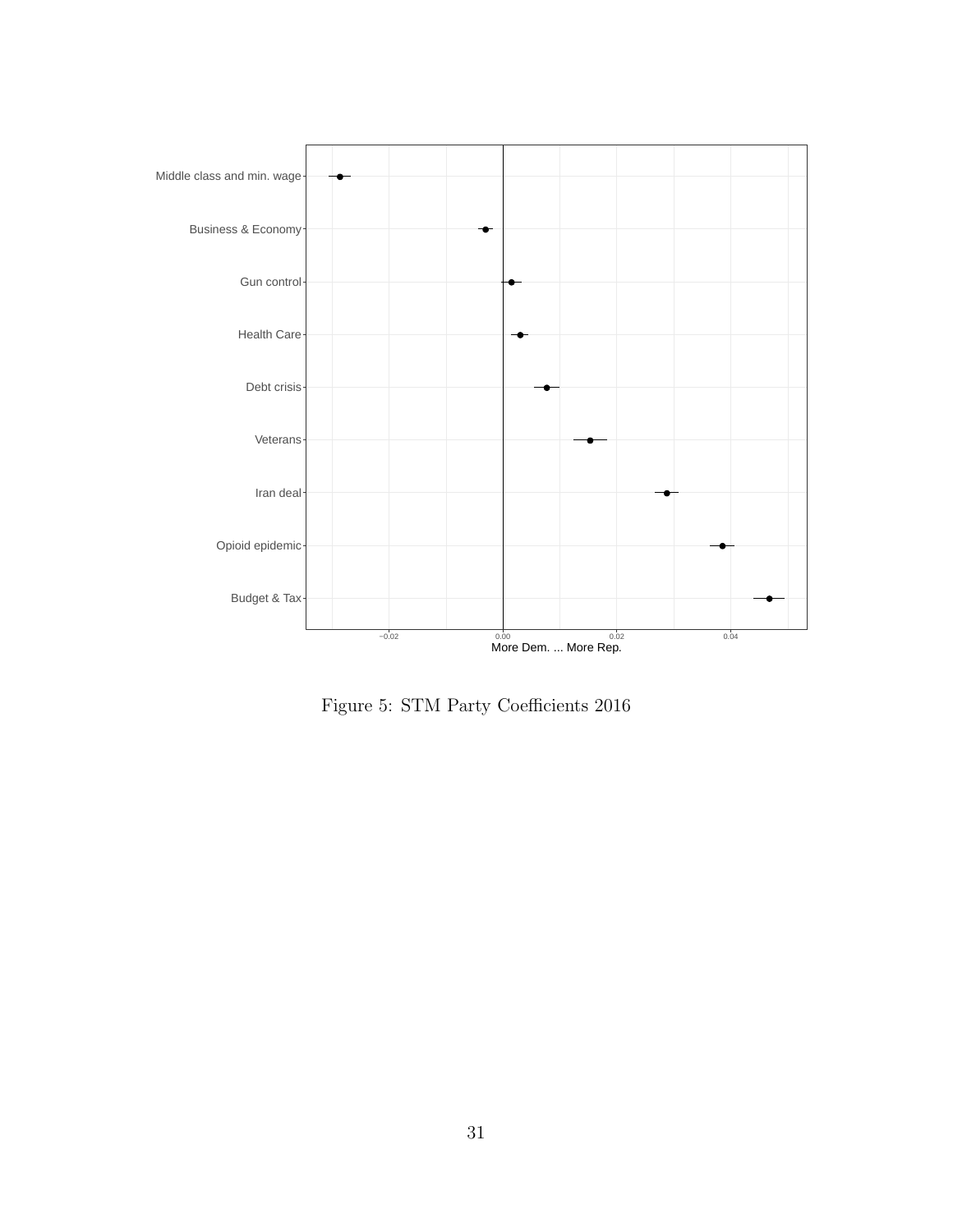

Figure 6: STM Party Coefficients 2018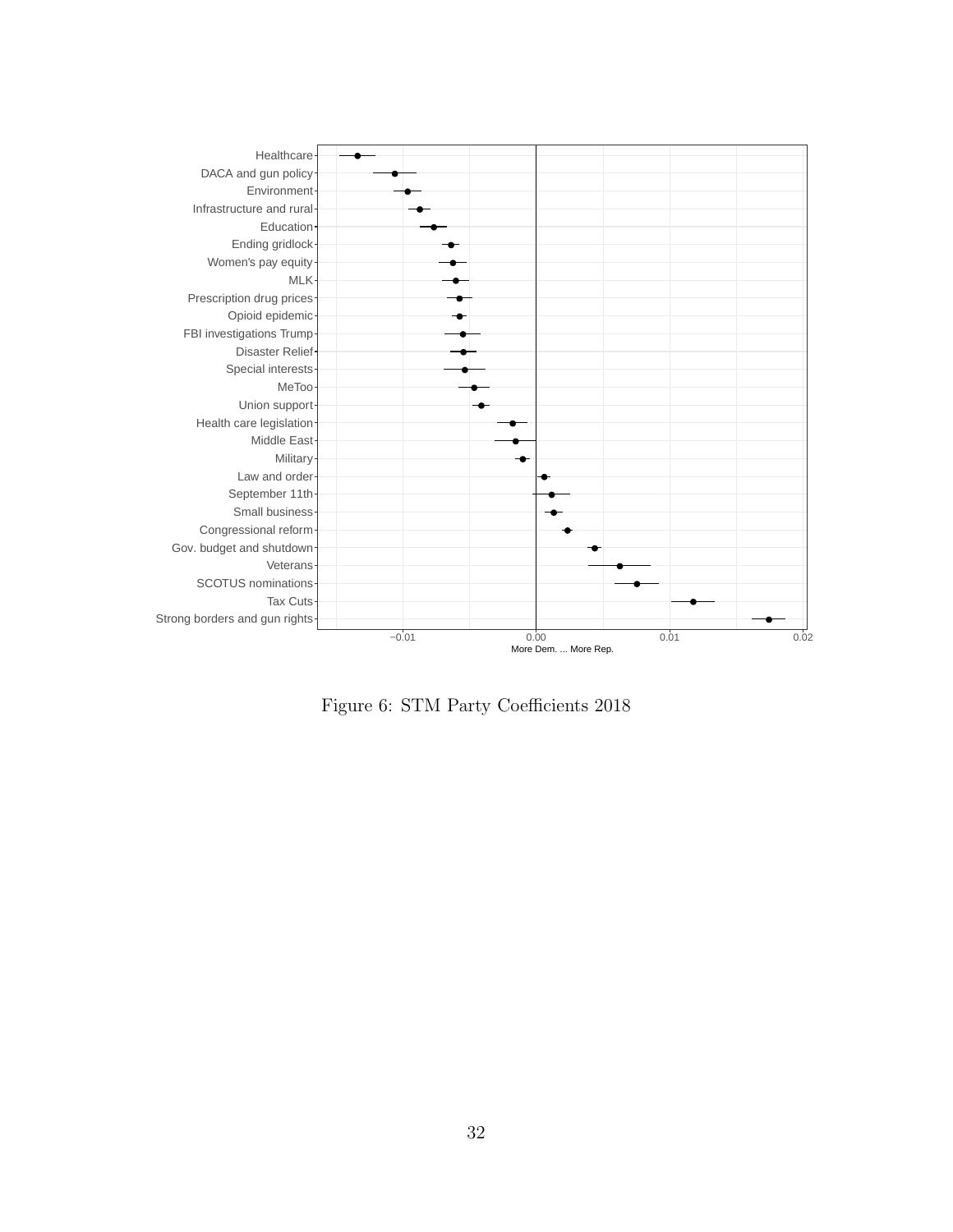

Figure 7: STM Party Cross Win Coefficients 2016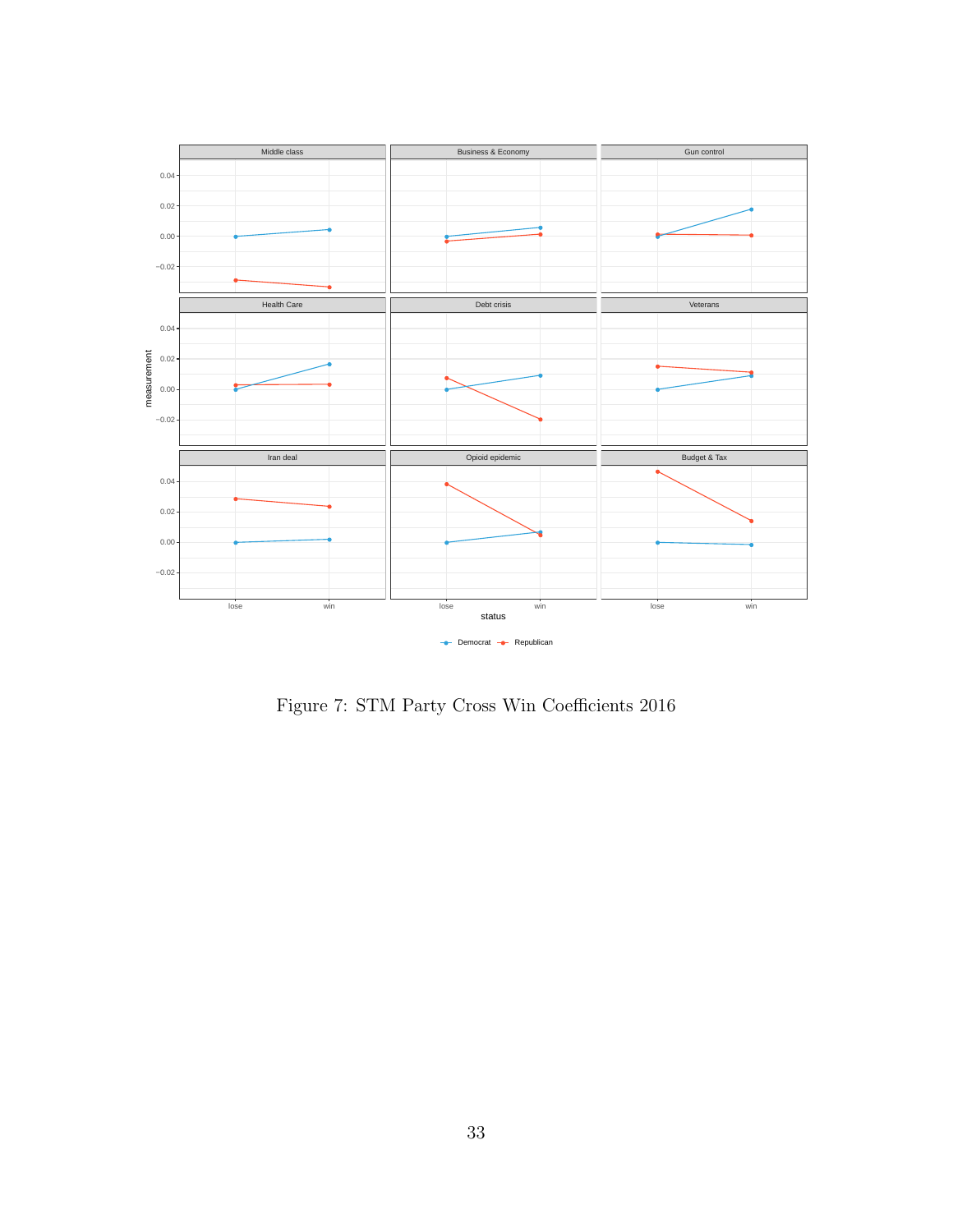

Figure 8: STM Party Cross Win Coefficients 2018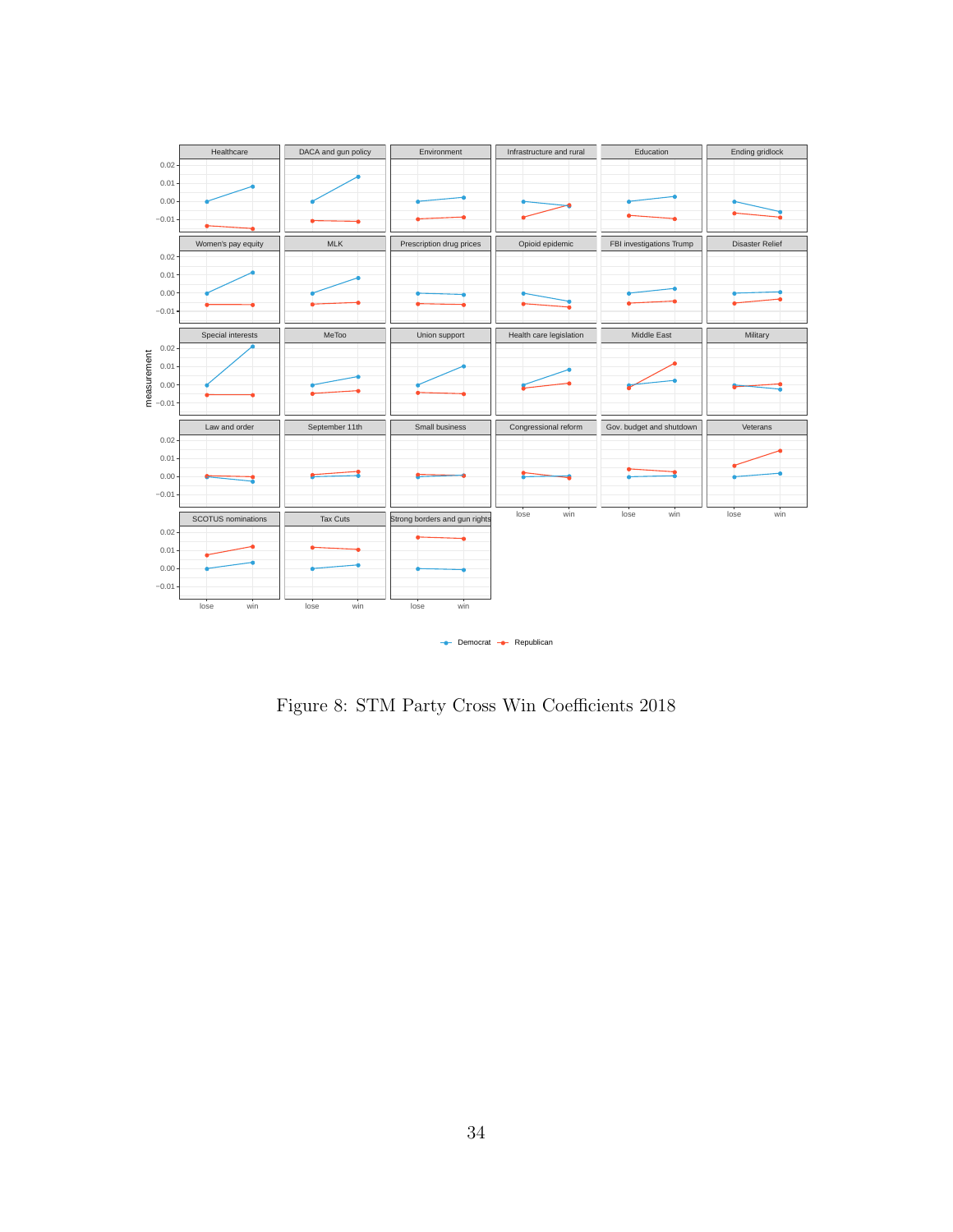

Figure 9: Issue Time Series 2016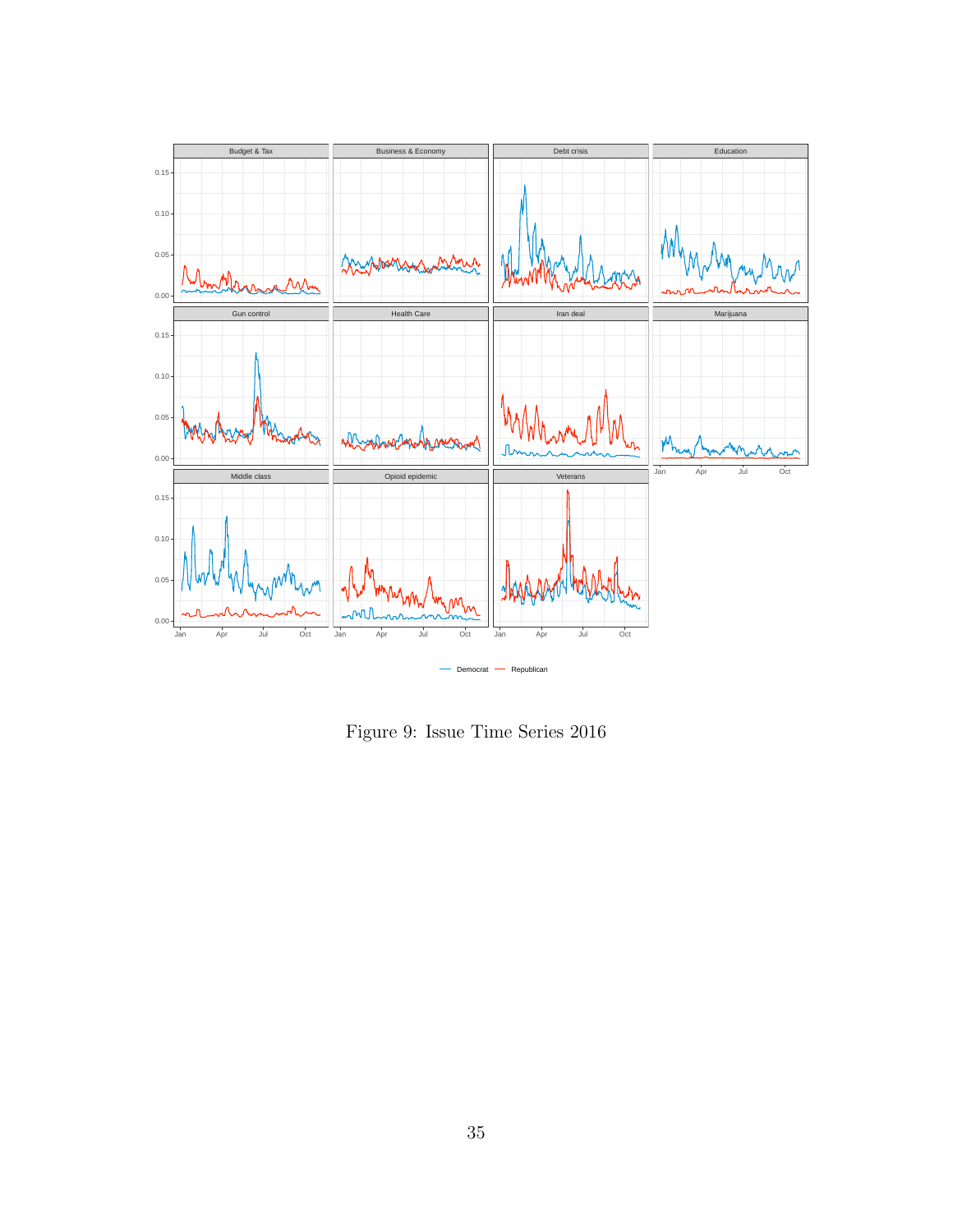

Figure 10: Issue Time Series 2018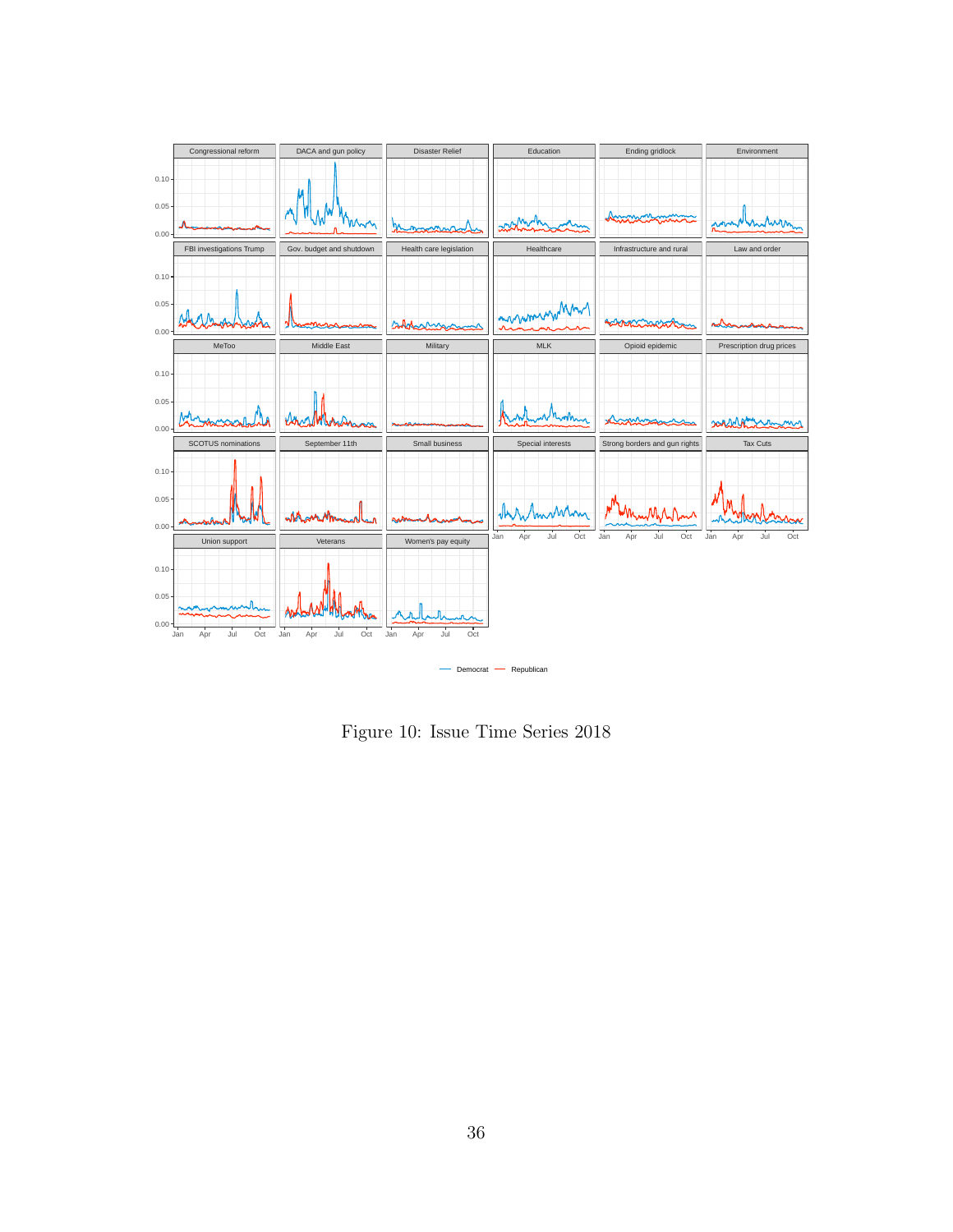Orthogonal Impulse Response from Republicans (cumulative)



95 % Bootstrap CI, 100 runs

Figure 11: Republicans impacting Democrats 2016: Cumulative 30 Day IRF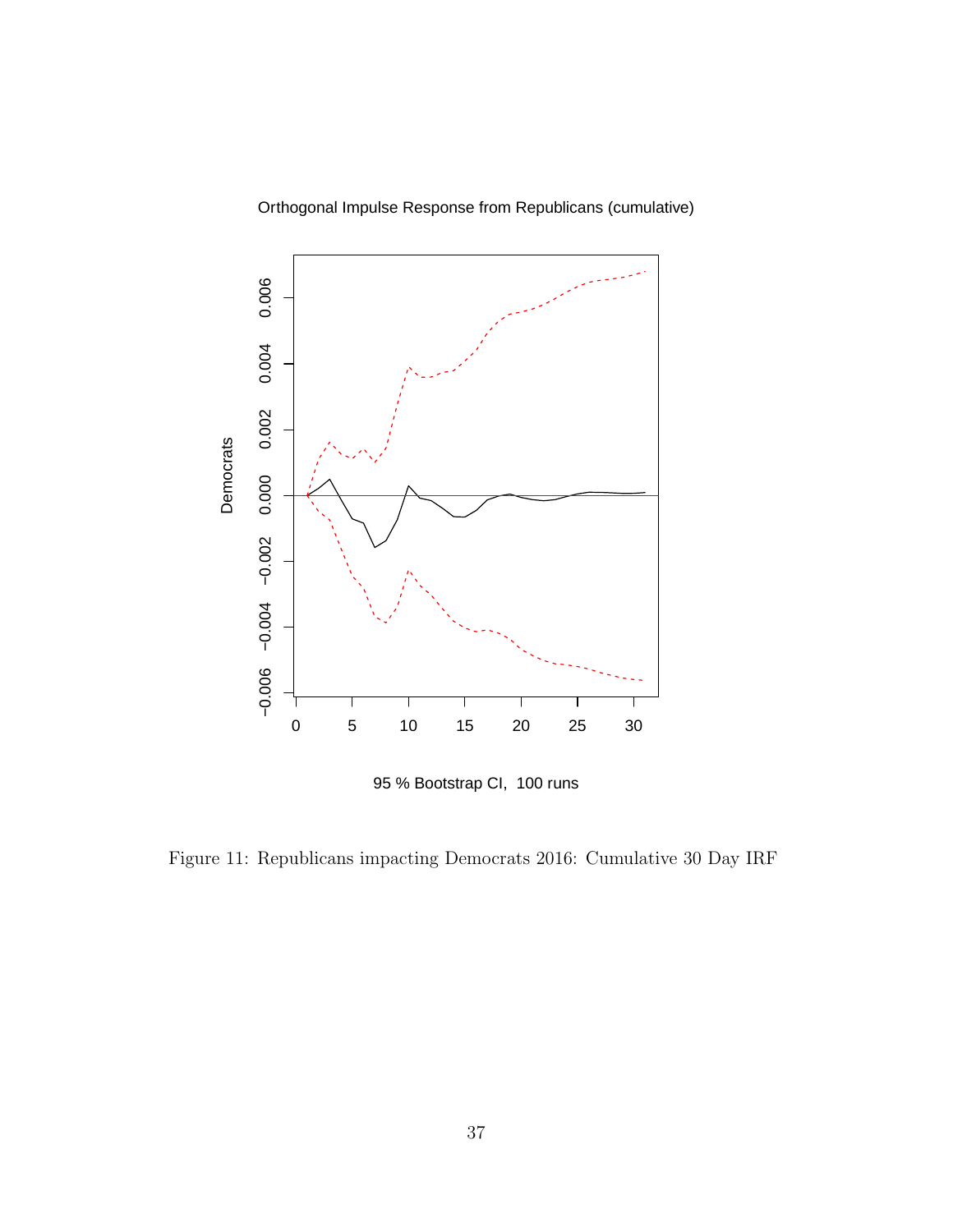Orthogonal Impulse Response from Democrats (cumulative)



95 % Bootstrap CI, 100 runs

Figure 12: Democrats impacting Republicans 2016: Cumulative 30 Day IRF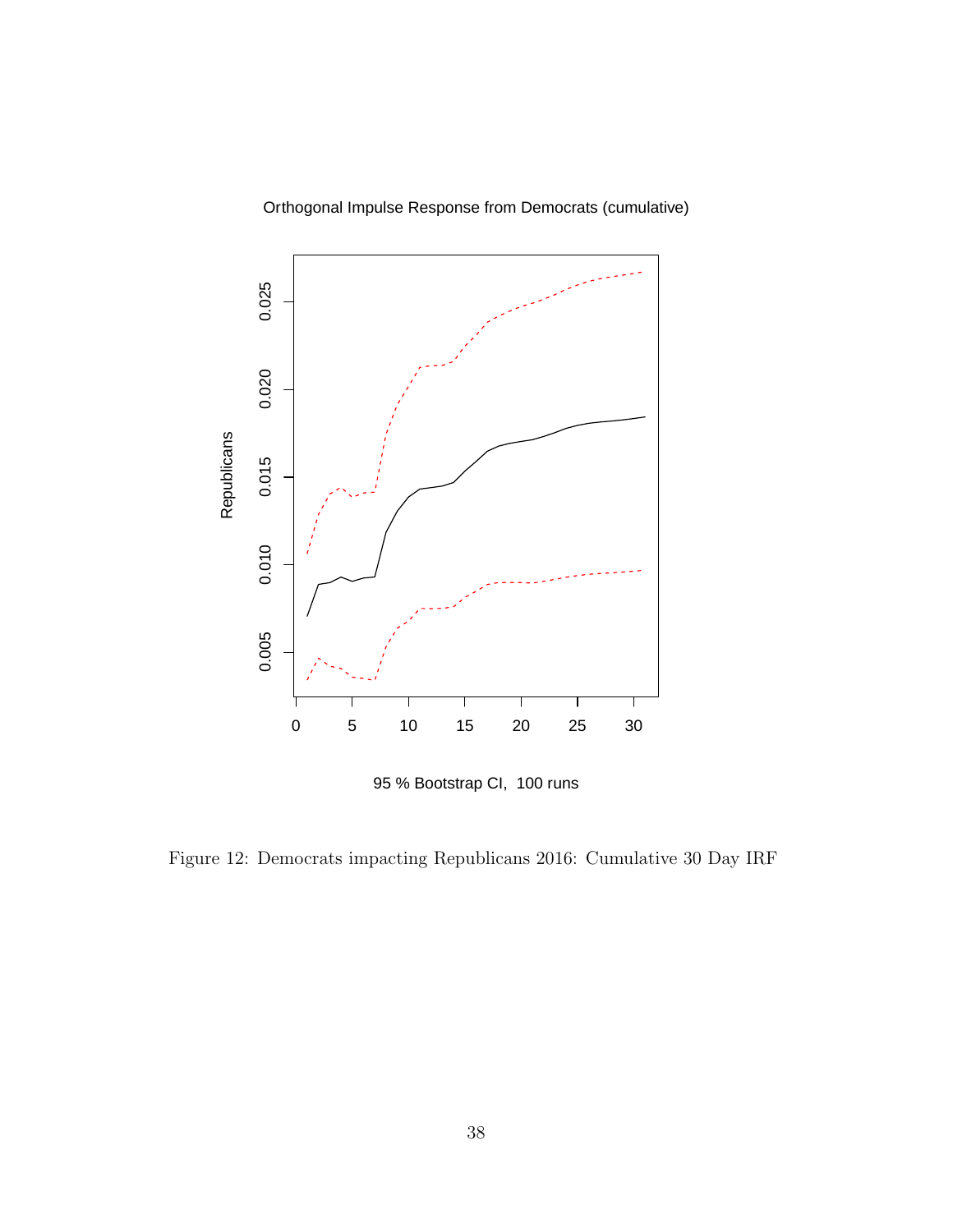



95 % Bootstrap CI, 100 runs

Figure 13: Republicans impacting Democrats 2018: Cumulative 30 Day IRF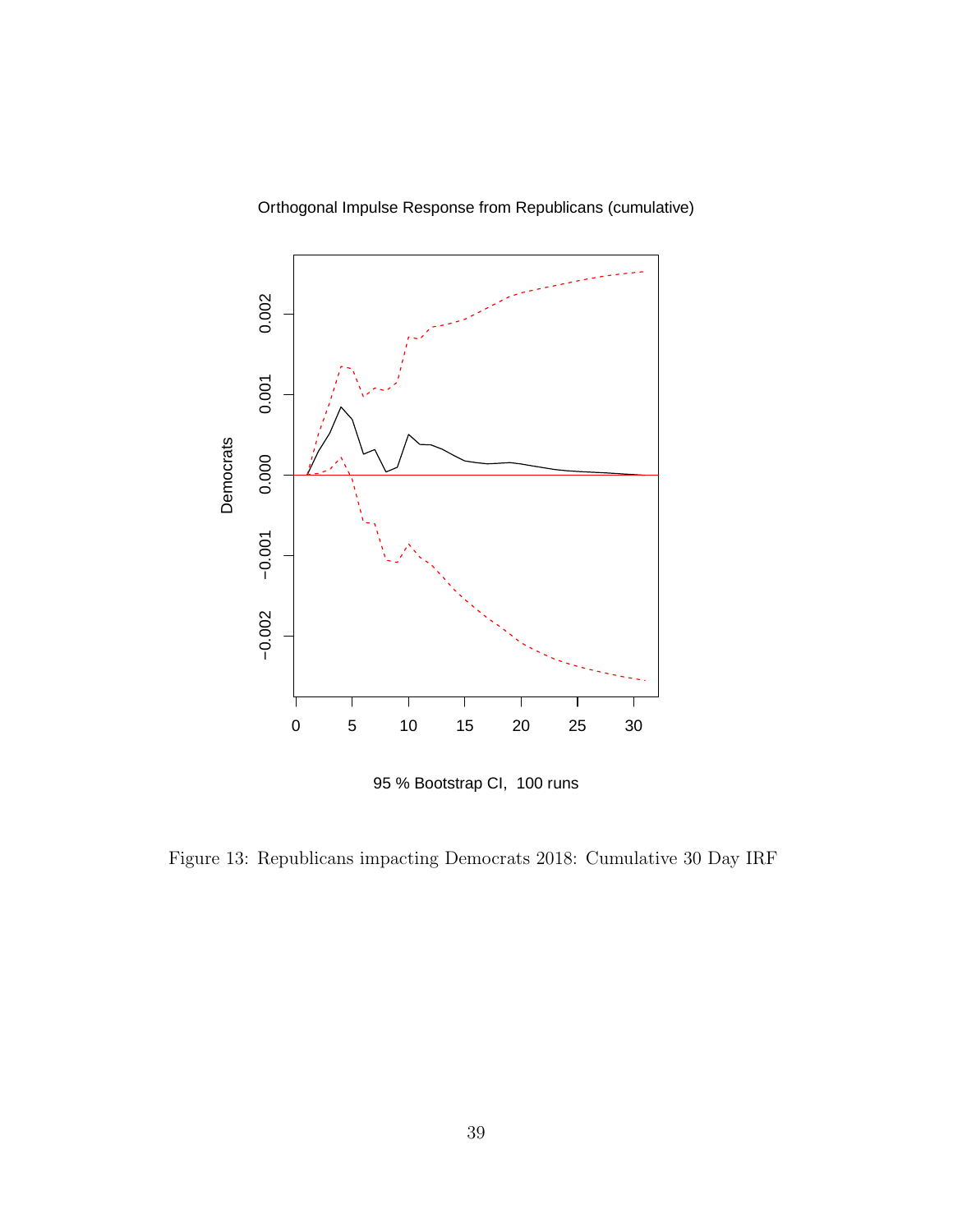

Orthogonal Impulse Response from Democrats (cumulative)

95 % Bootstrap CI, 100 runs

Figure 14: Democrats impacting Republicans 2018: Cumulative 30 Day IRF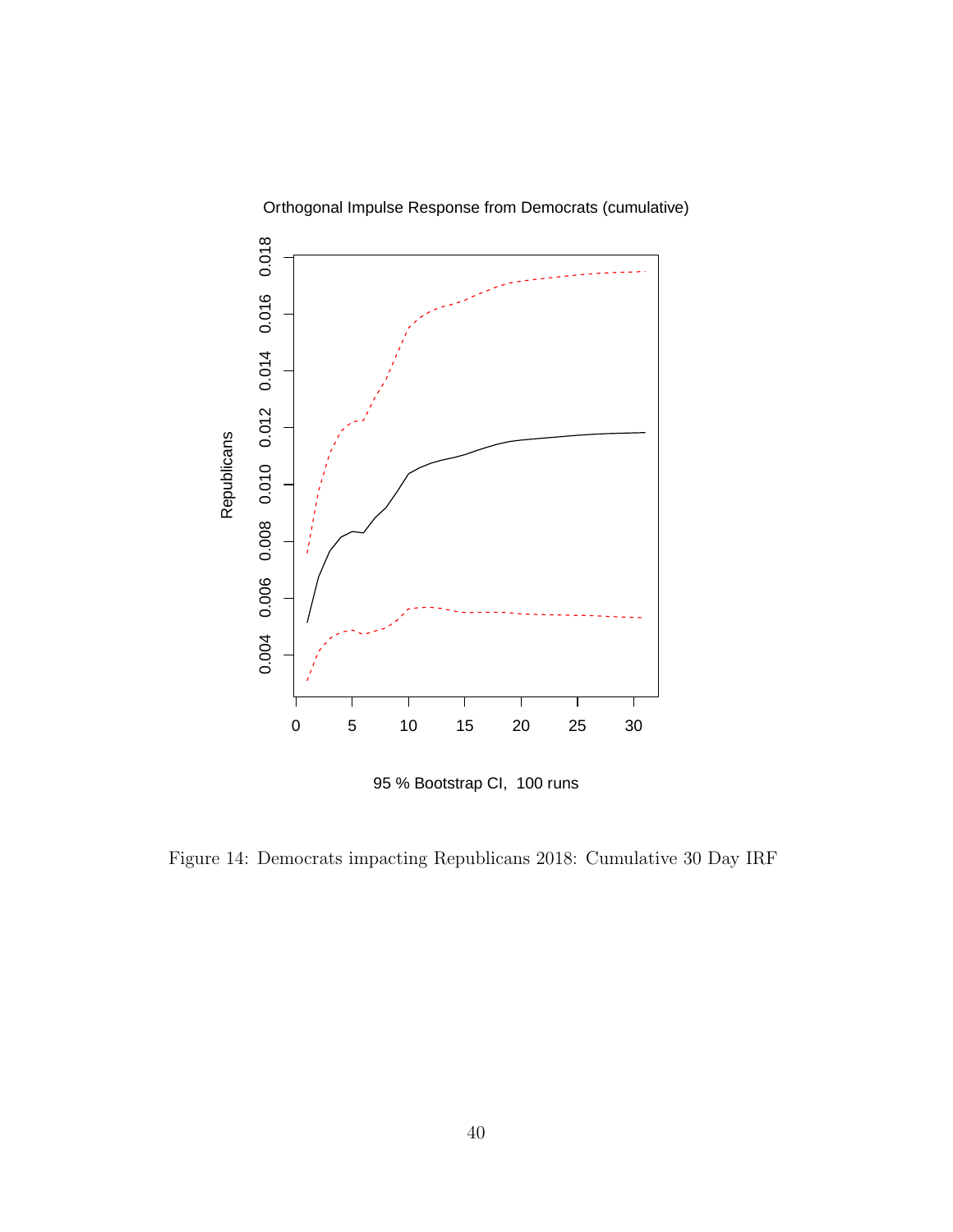## References

- Abbe, O. G., Goodliffe, J., Hernson, P. S., Patterson, K. (2003) Agenda setting in congressional elections: The impact of issues and campaigns on voting behavior. Political Research Quarterly 56 (4): 419-430.
- Alvarez, R.M., (1997). Information and Elections. University of Michigan Press.
- Ansolabehere, S., & Iyengar, S. (1995). Going negative: How attack ads shrink and polarize the electorate. Free Press.
- Barberá, P, Casas, A., Nagler, J., Egan, P., Bonneau, R., Jost, J., & Tucker, J. (2019). Who Leads? Who Follows? Measuring Issue Attention and Agenda Setting by Legislators and the Mass Public Using Social Media Data. American Political Science Review, 113(4), 883-901.
- Blei, D. M. (2012). Probabilistic topic models. In *Communications of the ACM*,  $55(4): 77-84.$
- Chang, J. (2015). lda. R package version 1.4.2. URL: https://cran.r-project.org/web/packages/lda/index.html
- Chang, J., Gerrish, S., Wang, C., Boyd-Graber, J. L., & Blei, D. M. (2009). Reading tea leaves: How humans interpret topic models. In Advances in neural information processing systems, 288-296.
- Dale, A., & Strauss, A. (2009). Don't forget to vote: Text message reminders as a mobilization tool. American Journal of Political Science 53(4): 787-804.
- Evans, H. K., Cordova, V., & Sipole, S. (2014). Twitter style: An analysis of how house candidates used Twitter in their 2012 campaigns. *PS: Political Science and* Politics,  $47(2)$ : 454-462
- Fenno, R.F., (1978). Home style. Pearson

Freeman, J. R., Williams, J. T., & Lin, T. (1989). Vector autoregression and the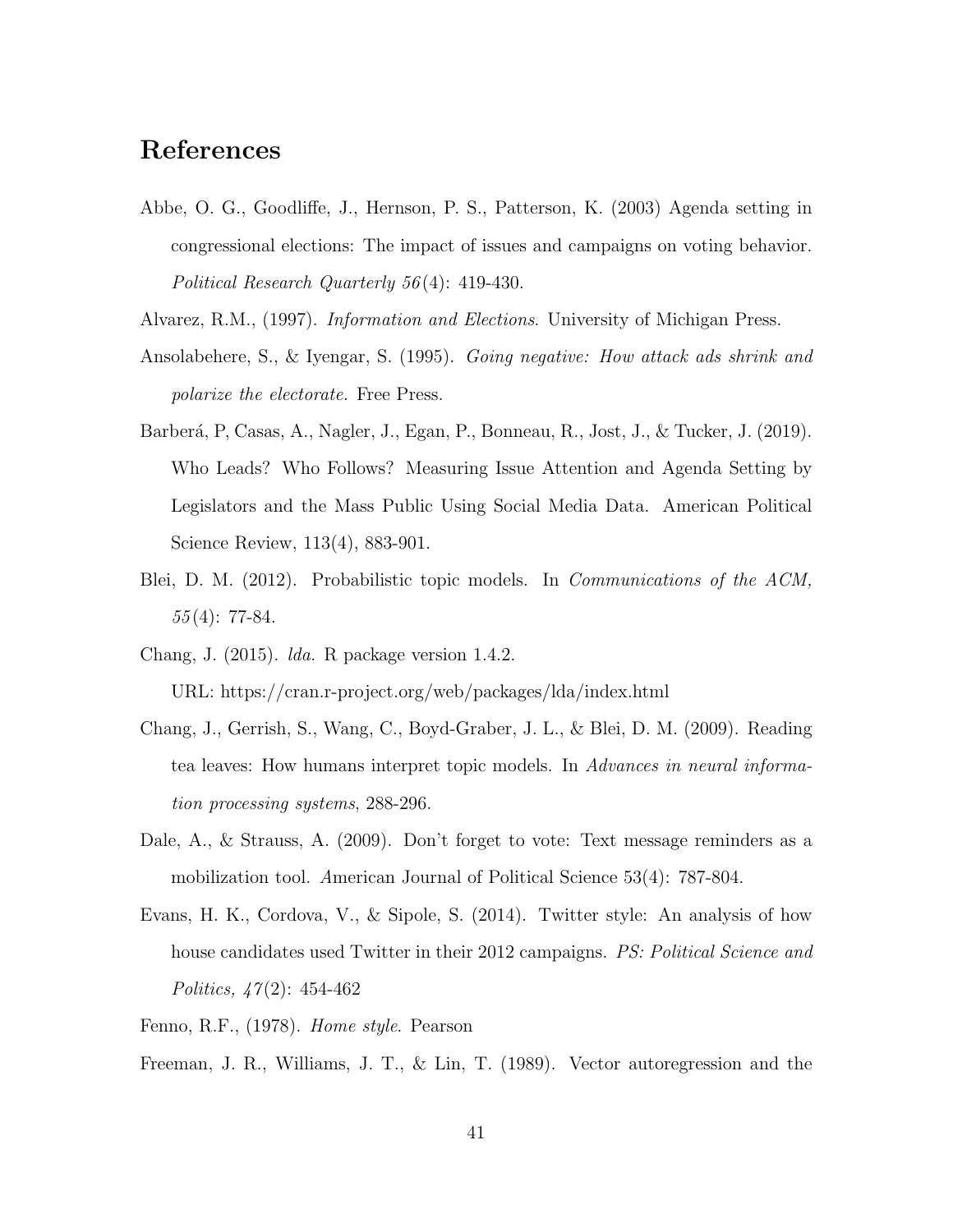study of politics. American Journal of Political Science, 33 (4): 842-877.

Gentry, J.  $(2016)$ . *twitteR*. R package version 1.1.9.

URL: https://cran.r-project.org/web/packages/twitteR/index.html

- Golbeck, J., Grimes, J. & Rogers, A. (2010). Twitter use by the U.S. congress. Journal of the Association For Information Science and Technology. 61 (8): 1612-1621
- Graham, T., Broersma, M. Hazelho, K. & Haar, G. (2013). Between broadcasting political messages and interacting with voters. Information, Communication  $\mathcal{B}$ *Society.* 16(5): 692–716.
- Graham, T., Jackson, D., & Broersma, M. (2014). New platform, old habits? Candidates' use of Twitter during the 2010 British and Dutch general election campaigns. New Media & Society. 18(5): 765-783.
- Grant, W. J., Moon, B. & Grant, J. B. (2010). Digital dialogue? Australian politicians' use of the social network tool Twitter. Australian Journal of Political Science,  $45(4)$ : 579-604.
- Greene, D. & Cross, J. P. (2017). Exploring the political agenda of the European parliament using a dynamic topic modeling approach. Political Analysis, 25 (1): 77-94
- Grimmer, J. (2010). A bayesian hierarchical topic model for political texts: Measuring expressed agendas in senate press releases. Political Analysis, 18: 1–35
- Grimmer, J. (2013). Representational style in congress: What legislators say and why it matters. Cambridge University Press.
- Grimmer, J. & Stewart, B.M. (2013). Text as data: The promise and pitfalls of automated content analysis methods for political texts. Political Analysis, 21 (3): 267-297.
- Hall, T. & Sinclair, B. (2018). A Connected America: Politics in the Era of Social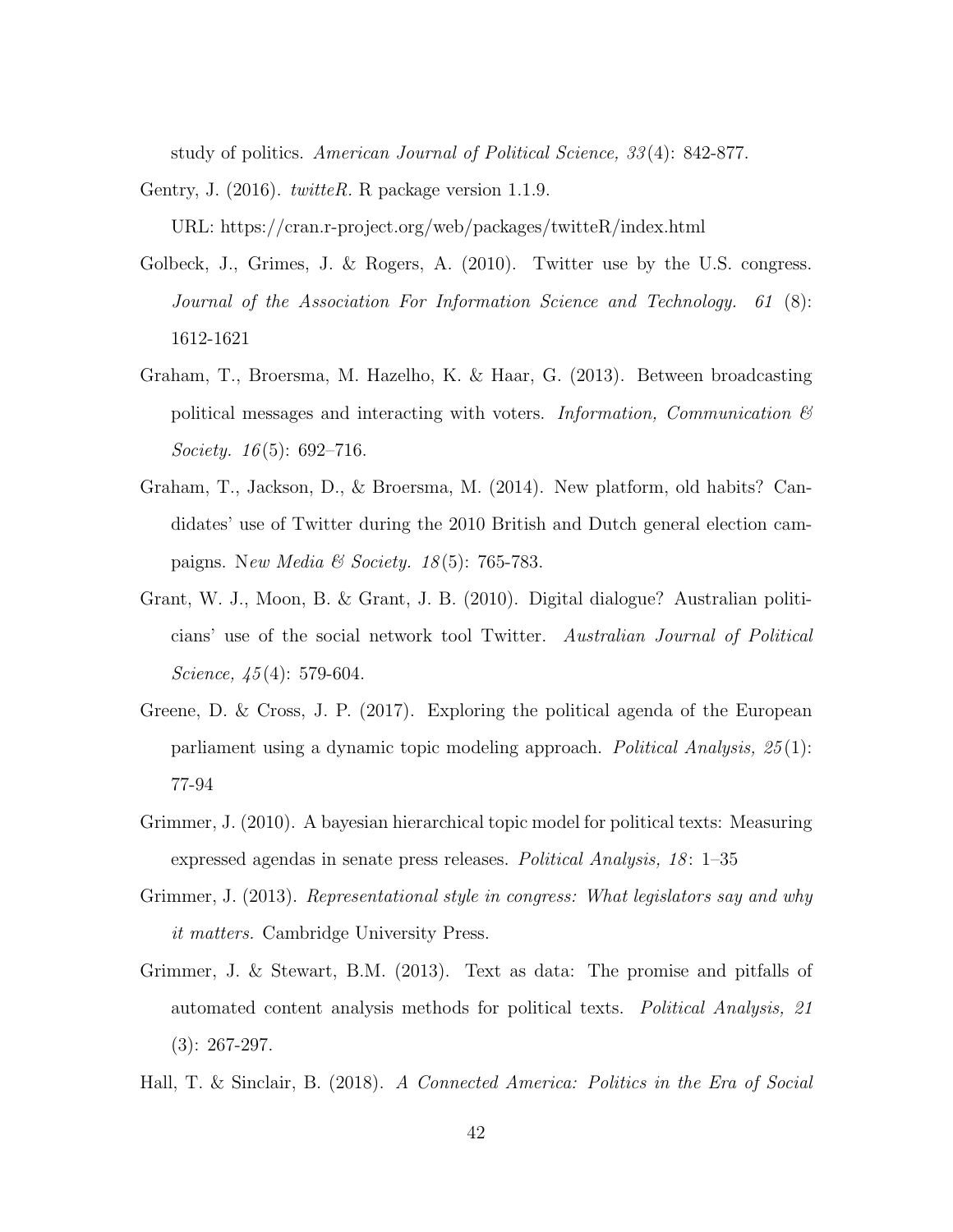Media. New York: Oxford University Press.

- Hassell, H.J.G & Monson, J.Q. (2014). Campaign targets and message in direct mail fundraising. *Political Behavior*  $36(2)$ : 359-376.
- Hong, L. & Davison, B. D. (2010). Empirical study of topic modeling in twitter. In Proceedings of the First Workshop on Social Media Analytics.
- Huckfeldt, R. & Sprague, J. (1992). Political parties and electoral mobilization: Political structure, social structure, and the party canvass. The American Political Science Review, 86 (1): 70-86.
- Kang, T., Fowler, E.F., Franz, M.M., & Ridout, T.N. (2018). Issue consistency? Comparing television advertising, tweets, and e-mail in the 2014 Senate Campaigns. Political Communication 35 (1): 32-49.
- Klasnja, M., Barbera, P., Beauchamp, N., Nagler, J., & Tucker, J.A. (2018). Measuring public opinion with social media data. In L. R. Atkson & R. M. Alvarez (Eds.) The Oxford Handbook of Polling and Survey Methods. New York: Oxford University Press.
- Pfaff, B. (2008). VAR, SVAR and SVEC Models: Implementation Within R Package vars. Journal of Statistical Software 27(4).
- Panagopoulos, C. (2016). Political campaigns: Concepts, context, and consequences. Oxford University Press.
- Petrocik, John R. (1996). Issue ownership in presidential elections, with a 1980 case study. American Journal of Political Science 40 (August): 825-50.
- Petrocik, J. R., Benoit, W. L., & Hansen, G. J. (2003). Issue ownership and presidential campaigning, 1952–2000. Political Science Quarterly, 118: 599–626.
- Pitkin, H.F., (1967). The concept of representation. University of California Press.
- Riker, W. H. (1983). The art of political manipulation. Yale University Press.
- Riker, W. H. (1993). Agenda Formation. University of Michigan.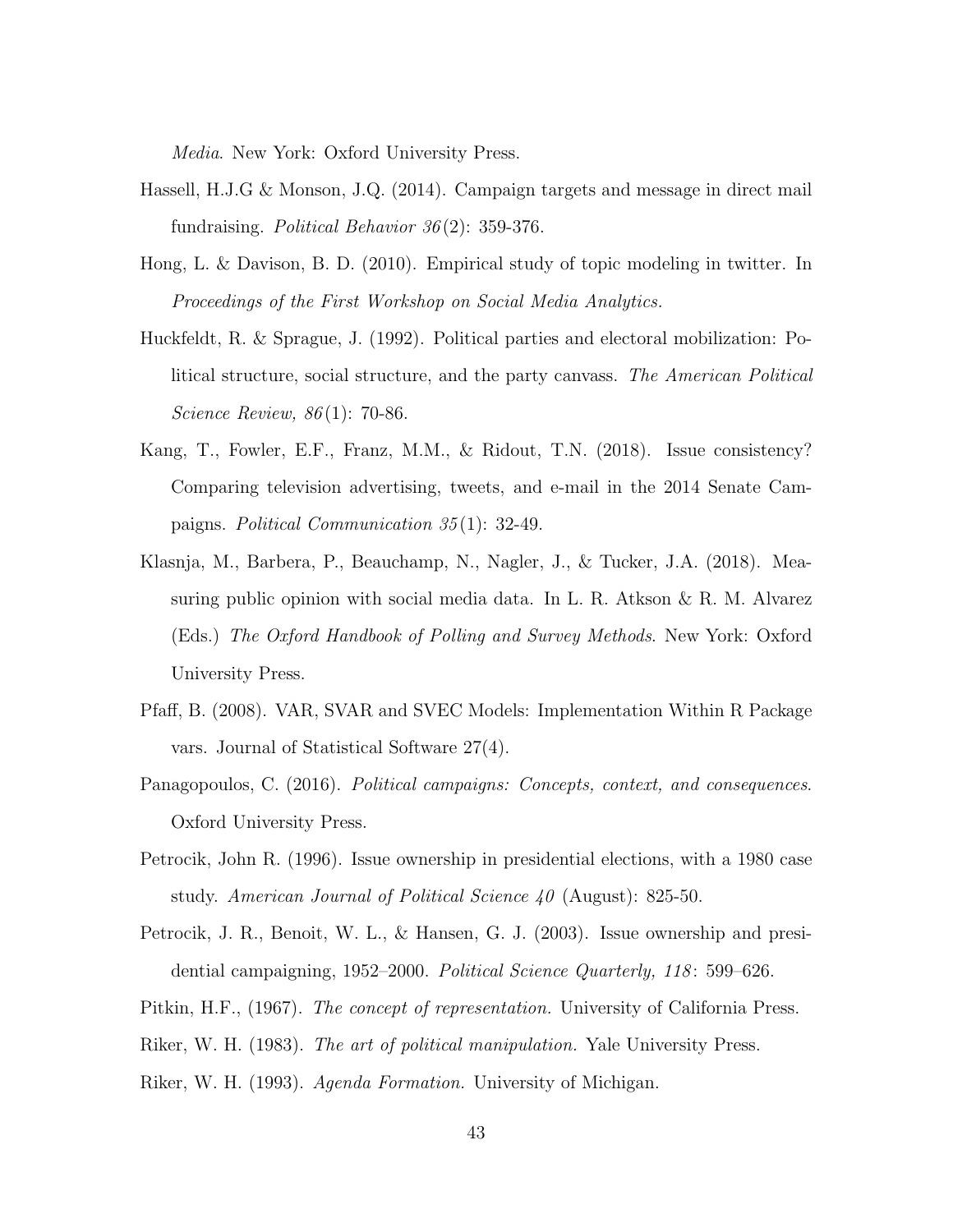- Roberts, M. E., Stewart, B.M., Tingley D. (2016). Navigating the local modes of big data: The case of topic models. In R. M. Alvarez (Ed.), Computational Social Science (51-97). New York: Cambridge University Press.
- Roberts, M. E., Stewart, B.M., Tingley D. (2019) "stm: An R Package for Structural Topic Models." Journal of Statistical Software, 91(2), 1–40.
- Roberts, M. E., Stewart, B. M., Tingley, D., Lucas, C., Leder-Luis, J., Gadarian, S. K., Albertson, B. & Rand, D. G. (2014). Structural topic models for open-ended survey responses. American Journal of Political Science. 58 (4): 1064-1082.
- Schuman, M. (2016, July 23). Is china stealing jobs? It may be losing them, instead. The New York Times, p. B5
- Sides, J. (2006). The origins of campaign agendas. *British Journal of Political Science*  $36:407-436.$
- Spiliotes, C. J. & Vavreck, L. (2002). Campaign advertising: partisan convergence or divergence? The Journal of Politics, 64 (1): 249-261
- Steinert-Threlkeld, Z. (2018). Twitter as Data. New York: Cambridge University Press.
- Stock, J. H., & Watson, M. W. (2001). Vector autoregressions. Journal of Economic *Perspectives*,  $15(4)$ , 101-115.
- Theocharis, Y., Barberá, P., Fazekas, Z. Popa, S. A., & Parnet, O. (2016). A bad workman blames his tweets: The consequences of citizens' uncivil Twitter use when interacting with party candidates. Journal of Communication, 66: 1007-1031.
- Weng, J., Lim, E., Jiang, J., & He, Q. 2010. Twitterrank: Finding topic-sensitive influential twitterers. In Proceedings of the Third ACM International Conference on Web Search and Data Mining.
- West, D.W. (2013). Air Wars, 6th Edition. Sage.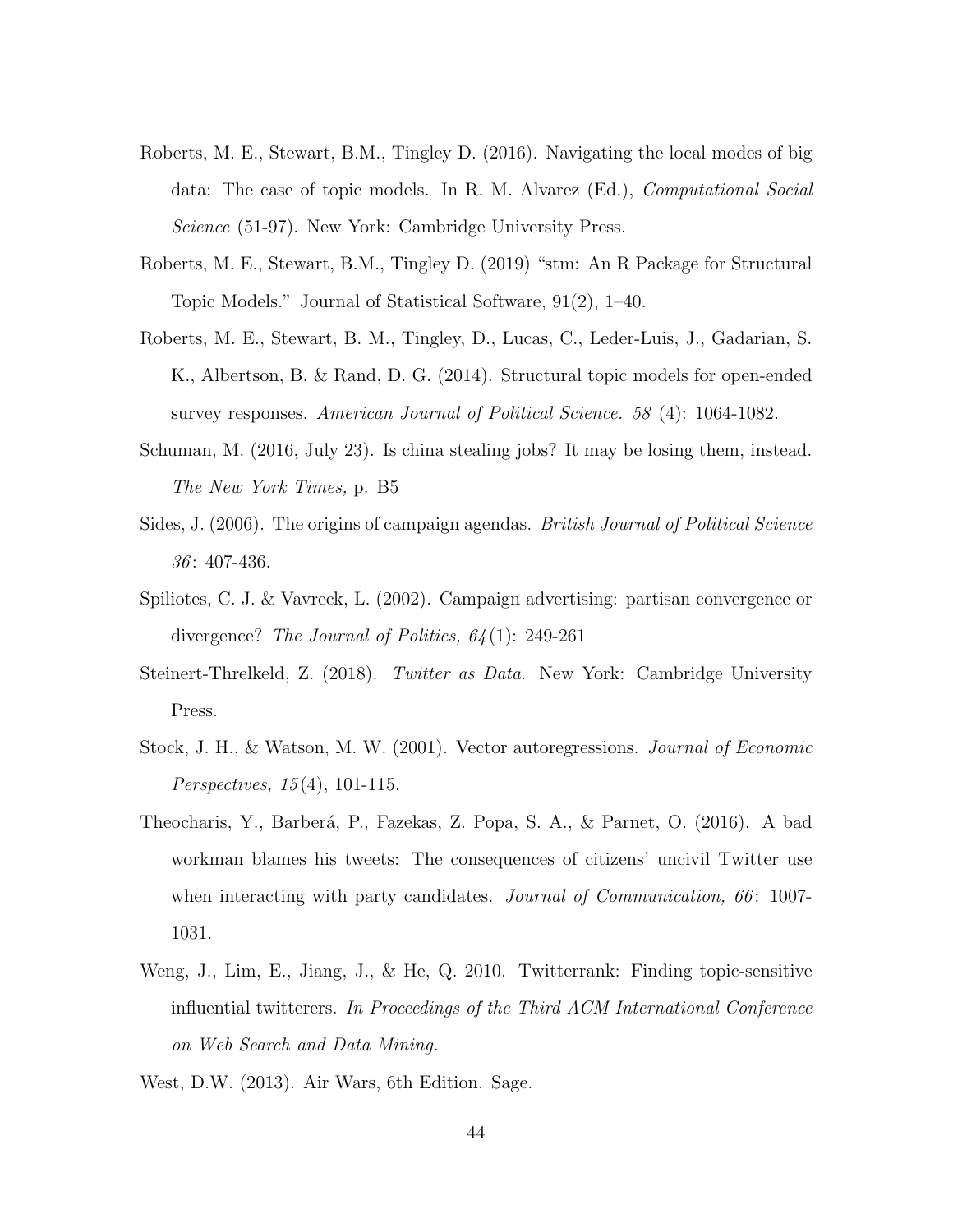## Appendices

## STM Estimation Details

We estimate our STMs using the stm package Roberts, Stewart, & Tingely, 2019). The STM uses three inputs from the corpus: a document corpus object, a list of unique vocabulary, and a metavariable object. In estimating the STM, you specify a functional form for how topic prevalence is impacted by the document metavariables.

While we experimented with many STM specifications, we found the best results with the following functional form:

#### $Party * Status + State + Date$

Where party refers to the partisanship of the candidate, status refers to whether or not the candidate won the election, state is the state the candidate ran in, and date is the day they sent the tweet.

The STM package, and all topic modeling methodologies, allow the researcher to specify and number of topics. The stm package provides guidance in this respect with the searchK function, that allows you to see how well STM performs across different specified numbers of potential issues.

Attempting to minimize the residuals while maintining semantic coherence, we found an ideal k of 50 for the 2016 corpus and k of 80 for the 2018 corpus.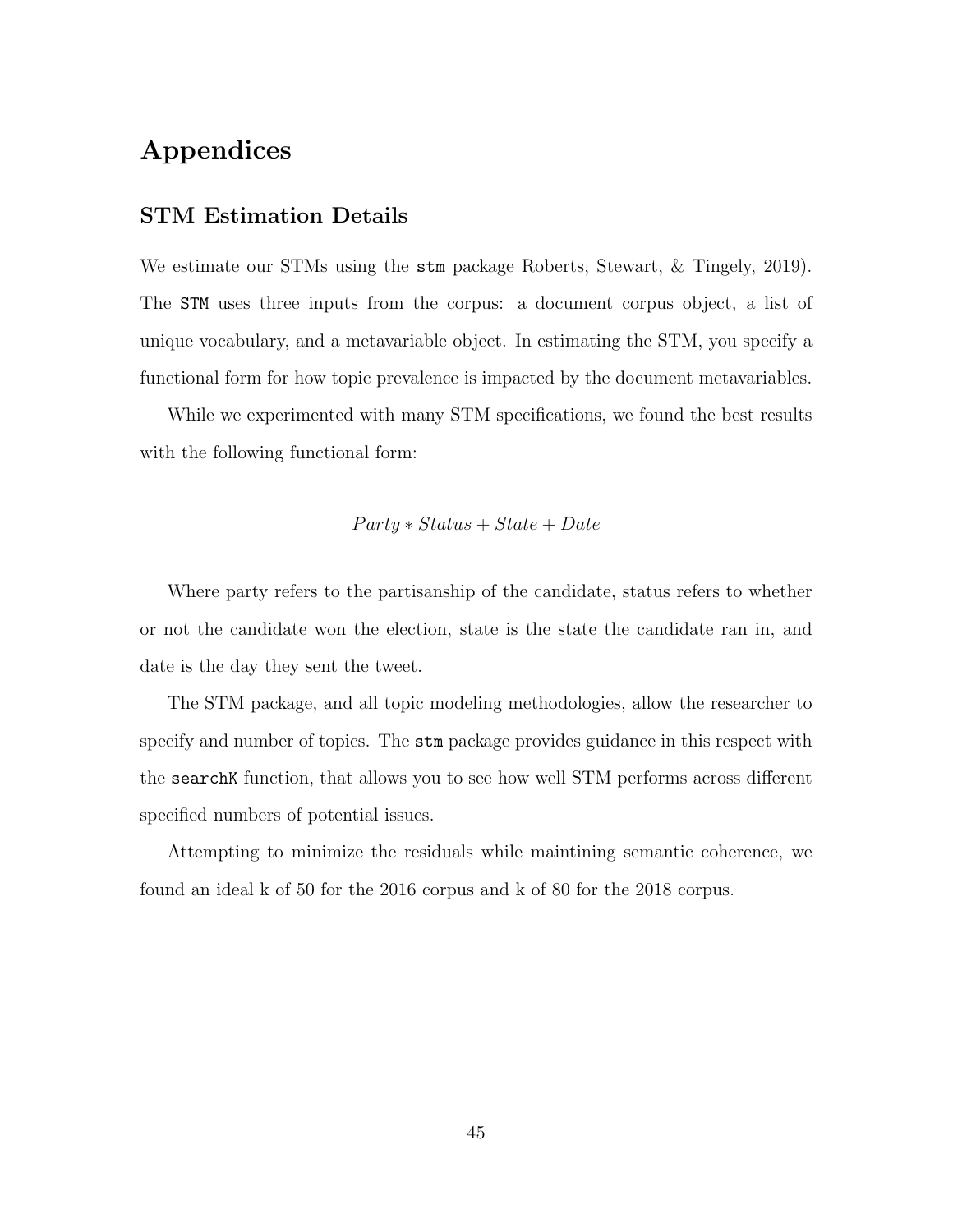

## **Diagnostic Values by Number of Topics**

Figure 15: STM searchK 2016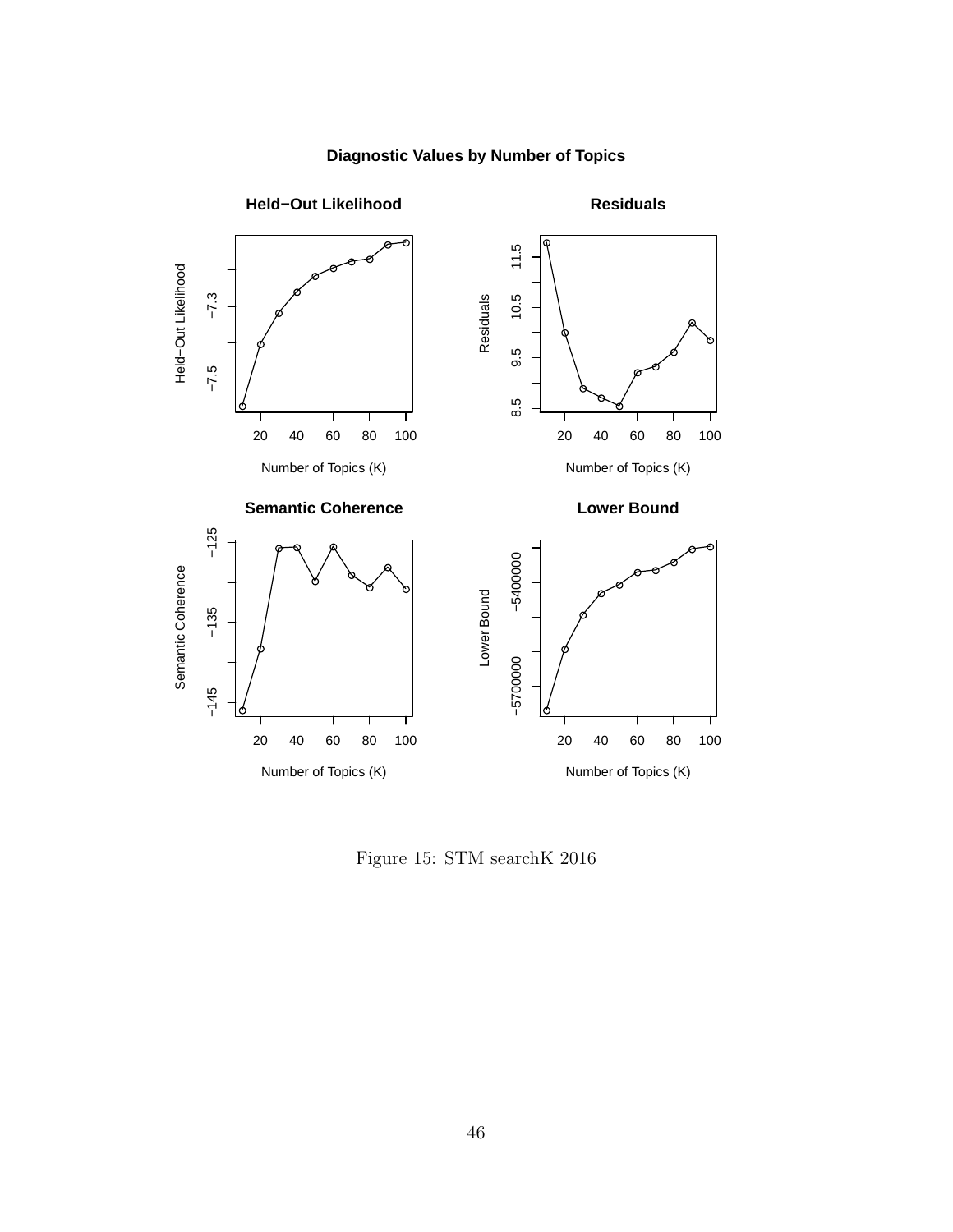

#### **Diagnostic Values by Number of Topics**

Figure 16: STM searchK 2018

## Labeling of Topics

Our topic modeling approach groups each individual tweet into a particular topic. In order to determine a substantive label for each of the topics, the authors each independently examined the words most highly associated with certain topics, as